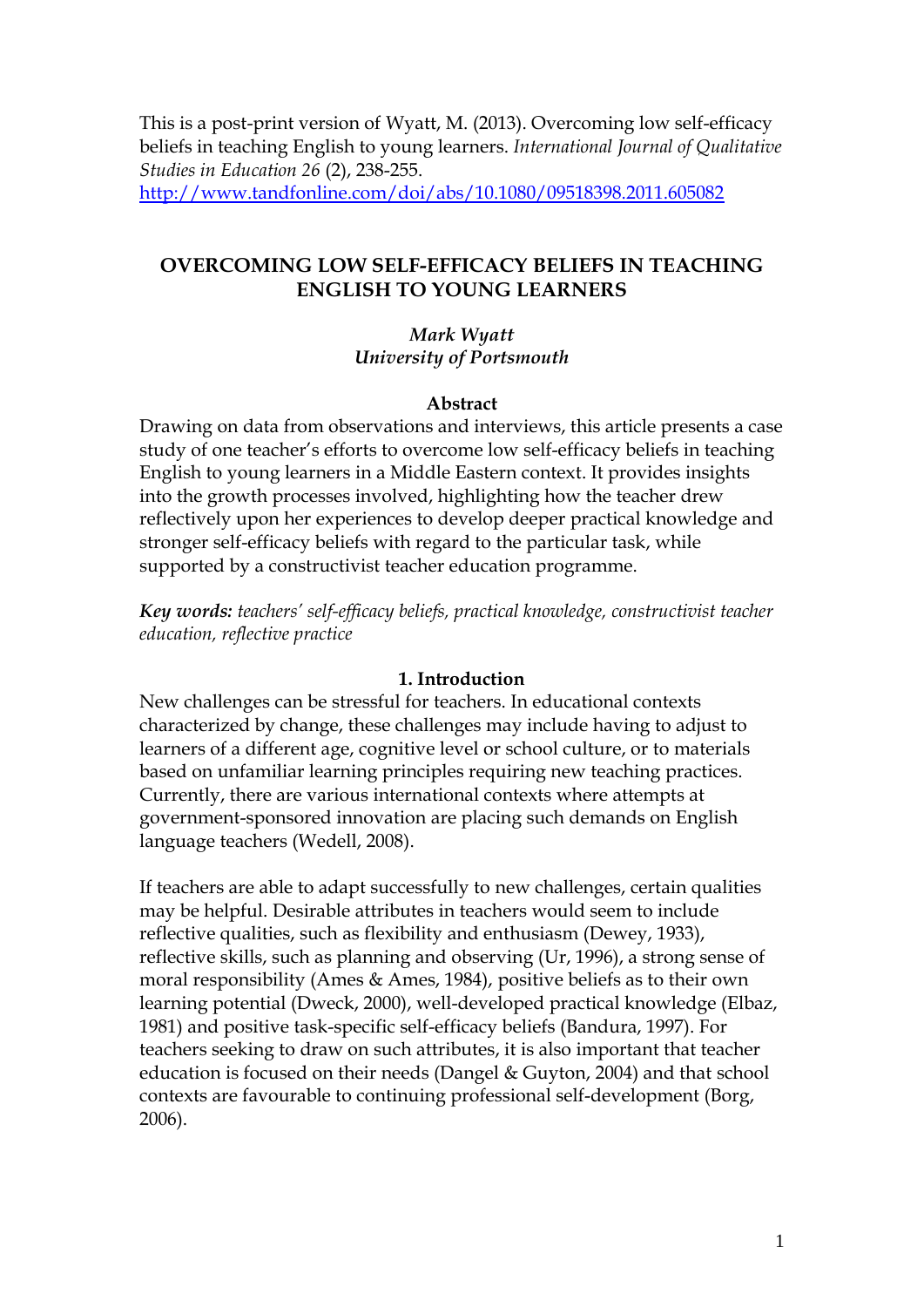In this paper, I consider these various concepts to differing extents in relation to one particular case. My focus is on how a teacher of English in the Middle East on an in-service BA in Teaching English to Speakers of Other Languages (TESOL) struggled to overcome low self-efficacy beliefs in teaching English to young learners (TEYL) when asked to teach a very different age group as a result of curriculum changes. Drawing on qualitative research methods, primarily observations and interviews, I construct a narrative account of her experiences, analysing her development.

The article is structured in the following way. First, I review relevant literature, then focus on the research methodology used and next analyse and discuss the case.

## **2. Literature Review**

Teachers' self-efficacy (TSE) beliefs can be defined as their beliefs in their capabilities of supporting learning in various task and context-specific cognitive, metacognitive, affective and social ways (Wyatt, 2010a). These beliefs regarding the fulfilment of specific tasks are important, since "among the types of thoughts that affect action, none [are] more central or pervasive than people's judgements of their capabilities to deal effectively with different realities" (Bandura, 1986, p. 21). In other words, TSE beliefs can have an important influence on the quality and quantity of effort expended on any particular task, as knowledge is transformed into action (Fives, 2003).

Given this central role of TSE beliefs in shaping behaviour, researchers may be interested in how these beliefs develop and how they relate to the following:

- other mediators of effort, such as moral responsibility orientations (Ames & Ames, 1984);
- other types of teacher beliefs, such as those regarding their own potential to learn and grow on an incremental basis throughout their lives (Dweck, 2000);
- the knowledge possessed by teachers (Fives & Alexander, 2004), much of which is practical (Calderhead, 1988) and therefore "readily accessible and applicable to coping with real-life situations" (p. 54);
- reflective actions, such as observing while teaching, thinking through a lesson afterwards, conceptualizing and planning ahead (Ur, 1996);
- the stages of development that teachers move through, from novice towards expertise (Berliner, 1988).

However, there is a dearth of research exploring these inter-relationships, notwithstanding one recent case study of a teacher working in a similar context to the teacher reported on here; this focused on the relationship between TSE beliefs and aspects of his practical knowledge (Wyatt, 2010a). There is also a lack of research into the influence of teacher education on TSE beliefs. In one of the very few studies available, Henson (2001) argues that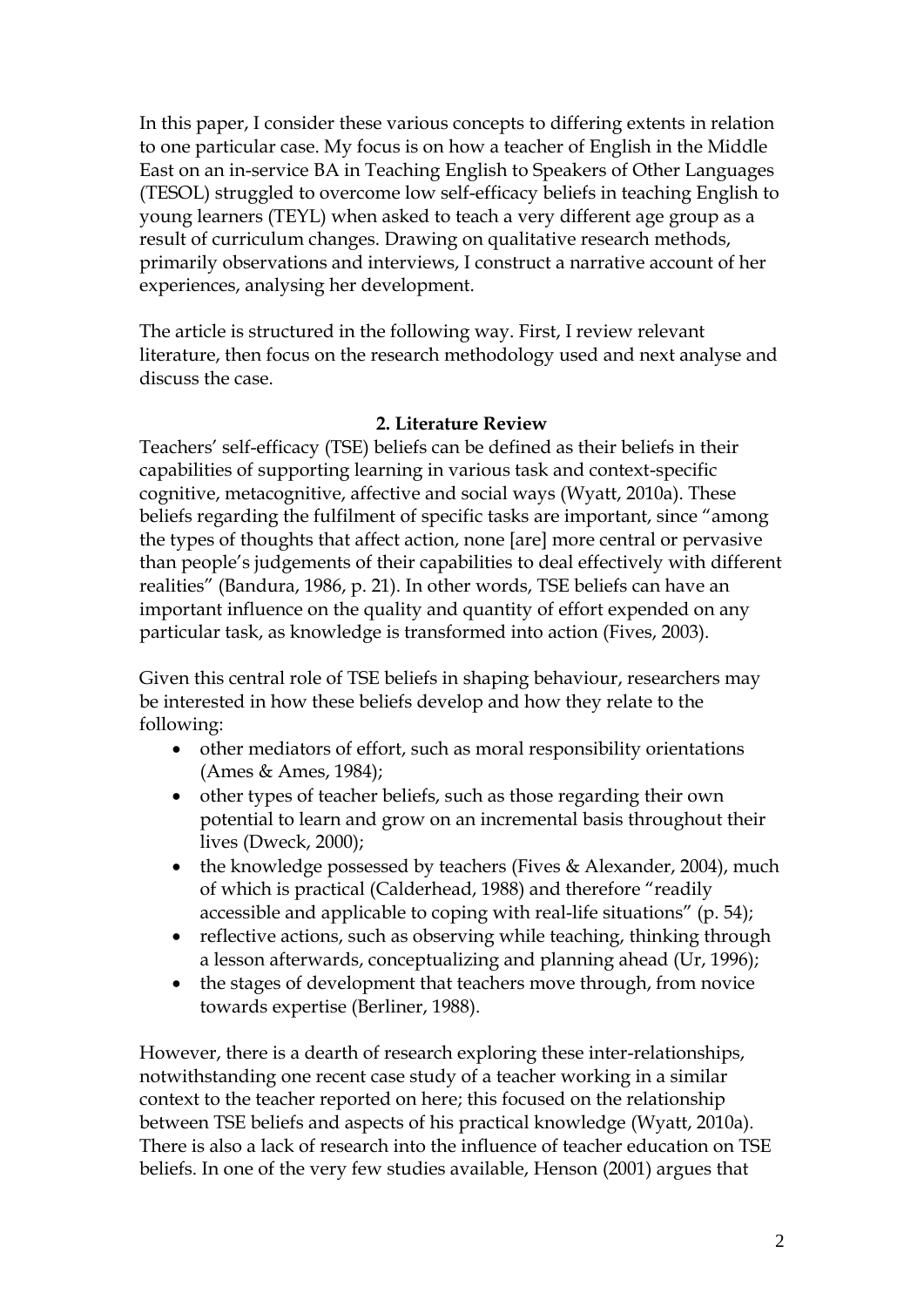teacher education activities that encourage reflective thought can support growth in TSE beliefs, although, in his mixed methods study, he presents only limited qualitative data in support of this.

In examining the processes whereby TSE beliefs develop, quantitative researchers have highlighted the importance of efficacy-building experiences (Tschannen-Moran, Woolfolk-Hoy & Hoy, 1998). Foremost amongst these experiences, according to Bandura (1997), are 'mastery' experiences (concrete experiences of task performance), as "they provide the most authentic evidence of whether one can muster whatever it takes to succeed" (p. 80). Also influential, according to Bandura, are vicarious experiences (hearing, seeing or reading about others' experiences), verbal persuasion (which may include interactive experiences with others, such as coaching and mentoring) and physiological and affective states (gaining information about efficacy through the senses).

According to Tschannen-Moran et al. (1998), these efficacy-building experiences are subject to cognitive processing (a filtering process whereby some experiences are highlighted in the mind while others are minimized, Labone, 2004). Teachers then assess and perhaps modify their TSE beliefs while analysing the context-specific teaching task in relation to their selfperceptions of competence. These beliefs then influence their behaviour (Tschannen-Moran et al., 1998).

The first part of this explanation, concerning the role of cognitive processing, has been challenged. Fives & Alexander (2004) argue: "experiences alone do not affect subsequent cognitive processing. Rather, these experiences allow teachers to construct knowledge and belief structures that subsequently influence cognitive processing" (p. 4).

Furthermore, Tschannen-Moran et al.'s (1998) account of how TSE beliefs develop through spiralling cycles has been criticized as unconvincing. Tschannen-Moran et al. claim:

Greater efficacy leads to greater effort and persistence, which leads to better performance, which in turn leads to greater efficacy. The reverse is also true. Lower efficacy leads to less effort and giving up easily, which leads to poorer teaching outcomes, which then produce decreased efficacy (p. 226).

However, as Wheatley (2002) points out, this explanation fails to incorporate the idea "that, at times, doubting one's efficacy might be what helps teachers and teaching the most" (p. 14). Teachers who feel less efficacious in relation to any particular task may be more willing to examine their own practices (Wheatley, 2005). Wheatley's view that doubt, reflection, learning and knowledge growth are intertwined is shared by many teacher educators and represented in learning cycles. In Ur's (1996) cycle of enriched reflection, for example, teachers' growth is depicted through spiralling reflective actions: active experimentation, concrete experience, reflective observation and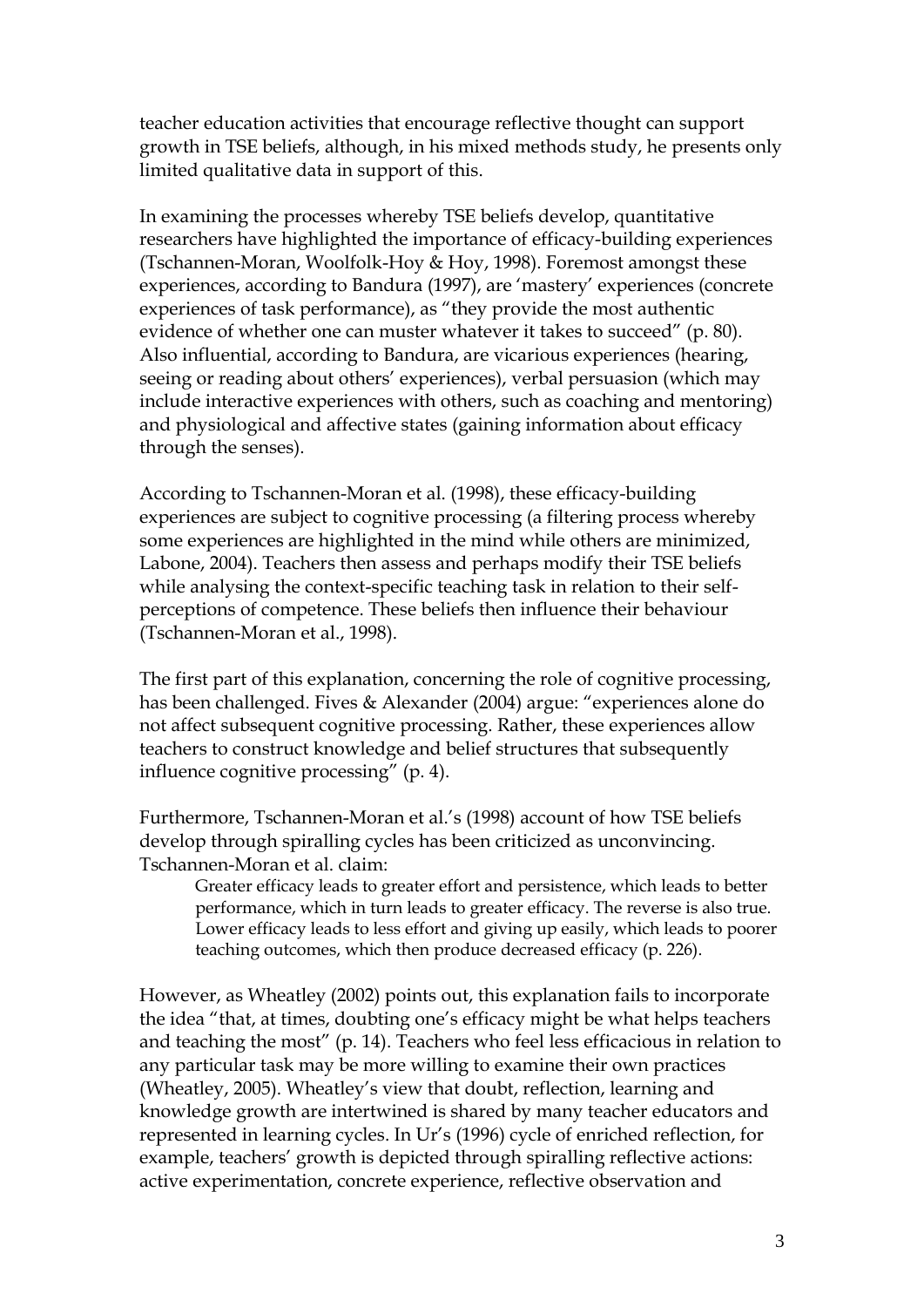abstract conceptualization, with each of these supported through external input in the form of vicarious and interactive experiences.

Nevertheless, as Wheatley (2005) explains, low TSE beliefs can be damaging if not addressed and if linked to repeated experiences of failure. Outcomes may include disillusionment and withdrawal. A sense of failure

can engender an uncomfortable state of cognitive dissonance… [that] can be decreased by largely or entirely avoiding the teaching methods or curriculum content that causes the dissonance… [as well as by] mentally devaluing the importance of the content or the effectiveness of the methods in question (Wheatley, 2002, p. 9).

This underlines the need to understand more about the processes whereby TSE beliefs develop, so that teachers who experience low TSE beliefs can be supported. As we have seen, though, the quantitative research that has led to Tschannen-Moran et al.'s (1998) model is of only limited help in this. Although Bandura (1986) has insisted that "to grant thought causal efficacy is not to invoke a disembodied mental state" (p. 17) and has stressed that reflection is important in helping [teachers] "evaluate and alter their own thinking" (p. 21), quantitative research has neglected the relationships between developing TSE beliefs, reflection (Ur, 1996) and other cognitions, such as practical knowledge (Elbaz, 1981).

Qualitative research, involving the use of narratives centred on teachers' lived experiences, and including their own images and metaphors is required, as in the work of Connelly & Clandinin (1990). However, while studies of teachers' developing practical knowledge have made use of longitudinal, qualitative case studies since the work of Elbaz (1981), such methodology has been neglected in the field of research into TSE beliefs, as Tschannen-Moran et al. (1998) report. Indeed, only in the last decade have qualitative case studies exploring TSE beliefs started to emerge. Several of these studies have focused on beginning teachers experiencing low TSE beliefs with regards classroom management techniques and instructional strategies. Katie, for example, described by Mulholland & Wallace (2001), wants to organize her lessons in a learner-centred way, but feels unable to do so; teaching seems like a prison sentence, "doing time" in her words (p. 15). Similarly, Julie, described by Rushton (2004), struggles to deal with problem behaviour; at one point, she is reduced to praying "to help her get through the day" (p. 72).

While Julie gives up teaching (Rushton, 2004), Katie continues, appearing to gain more positive 'mastery' experiences. In their account of Katie's development, Mulholland & Wallace (2001) provide useful 'thick description' (Geertz, 1973) that allows the reader to function as a co-analyst (Borg, 1997). However, the scope of their interpretation seems limited: they emphasize the role of efficacy-building experiences in Katie's development of stronger TSE beliefs, but do not consider the role of reflection or knowledge growth. Rather, experiences are linked directly to cognitive processing in their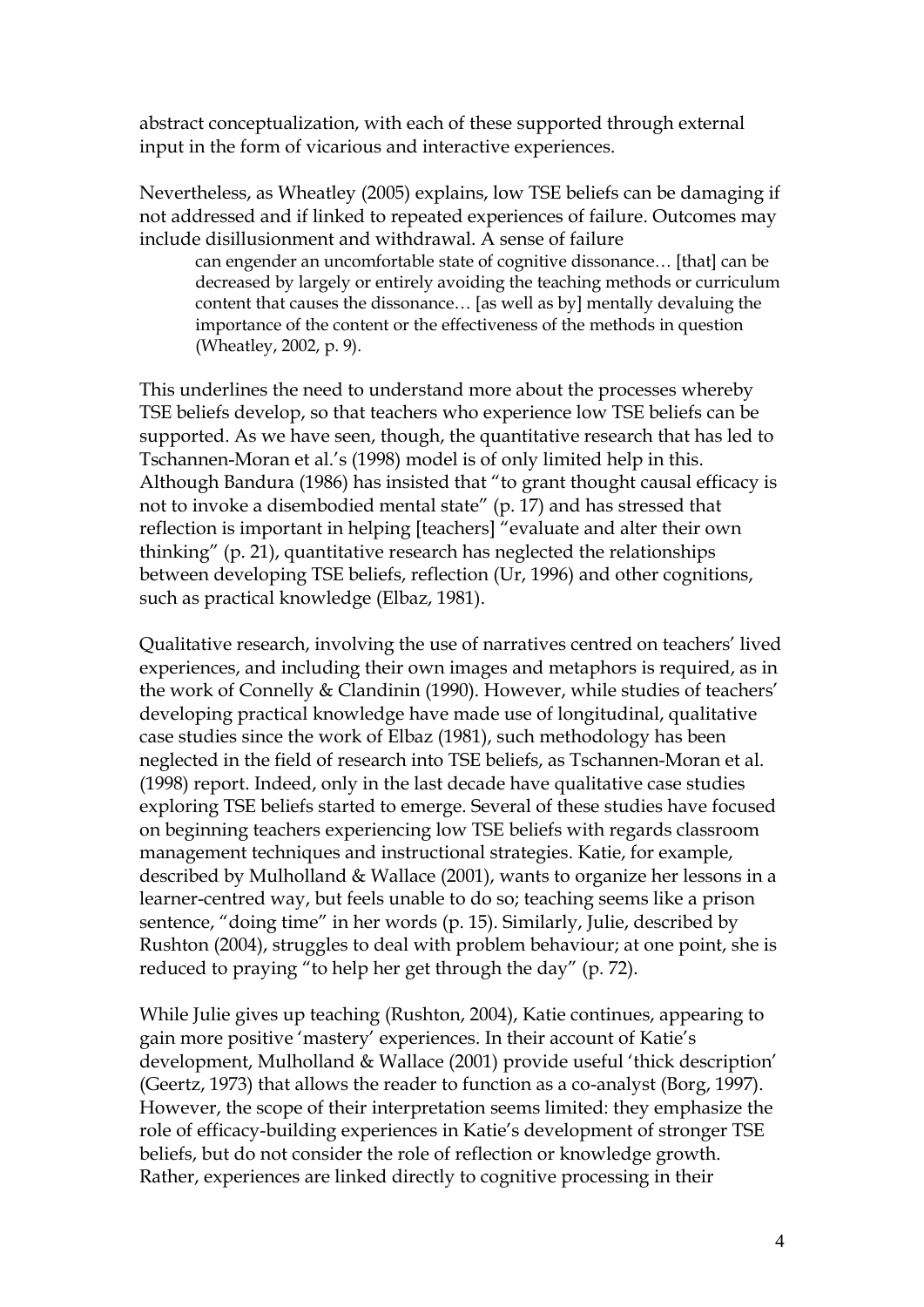analysis, after Tschannen-Moran et al. (1998). As Fives & Alexander (2004) maintain, though, such an explanation for growth in TSE beliefs seems inadequate, as it disregards the role of other cognitions. Qualitative investigations that take an exploratory, and so an emic rather than an etic approach (Cohen, Manion & Morrison, 2007), may be required to trace the processes of developing TSE beliefs and the relationship between these processes and other aspects of teachers' cognitive growth; e.g.; in practical knowledge.

However, as already indicated, there is a lack of such studies, although others do highlight the role of the context in shaping TSE beliefs (e.g.; Milner & Woolfolk-Hoy, 2003). Various researchers (e.g. Pajares, 1997; Henson, 2002) agree that in-depth qualitative research, offering thick description and triangulation, e.g.; of interview and observational data, is needed to shed light on developmental processes.

I use such research methodology, below, in exploring how a teacher of English in the Middle East, asked to teach younger learners as a result of curriculum changes, struggled to overcome low TSE beliefs. Her situation was not uncommon; increasing numbers of children around the world are starting to learn English at increasingly younger ages (Cameron, 2003), one consequence of which is the re-assigning, and sometimes re-training, of English teachers to meet this demand. Teachers so re-assigned might face challenges in some ways similar to those experienced by beginning teachers while they are adjusting to the new situation, challenges such as providing appropriate instructional strategies and classroom management techniques while fostering student engagement (Tschannen-Moran & Woolfolk-Hoy, 2007). These challenges might influence their TSE beliefs. I now describe the context.

#### **3. The research context**

The teacher participating in this research was studying for a BA TESOL run by the University of Leeds for the Ministry of Education in the Sultanate of Oman. This was an in-service course, designed both to upgrade the qualifications of Diploma-holding teachers, many of whom already had a decade's teaching experience, and to help them contribute to curriculum renewal. Some had positions of responsibility: they were already Senior English Teachers in their schools.

The programme offered various modules covering English language teaching methodology, language analysis, and research methods. It exposed participants to communicative language teaching (Richards, 2005), which was new to many of them. It was also 'constructivist' (Dangel & Guyton, 2004) in various ways, e.g. in incorporating awareness-raising activities that invited teachers to re-examine their beliefs and practices, and in encouraging them to engage in problem-solving, action research, the adaptation and evaluation of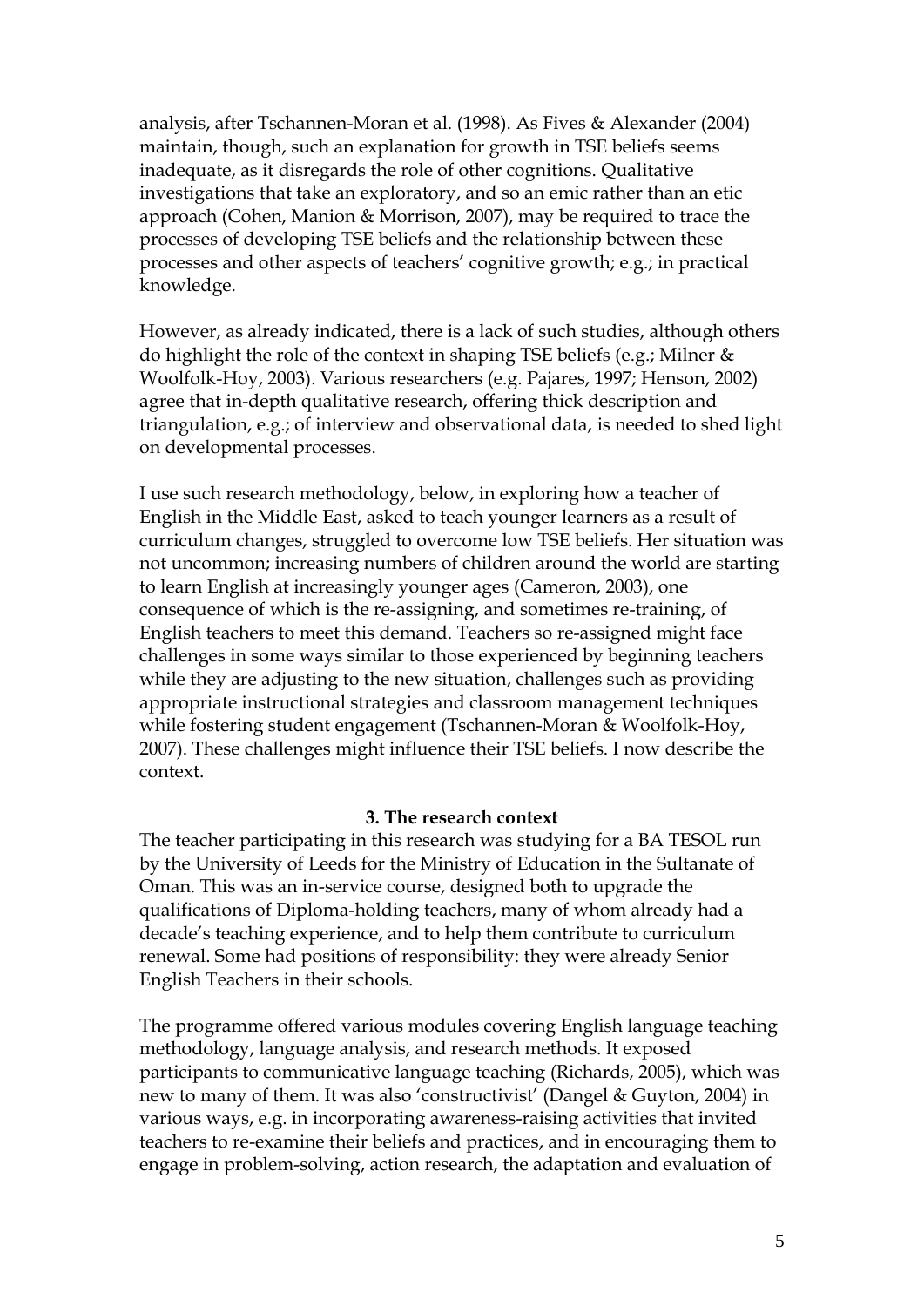materials, and reflection. Reflective processes were frequently modelled by tutors, such as myself; this modelling emphasized the need to embrace doubt as part of the reflective process and to be tolerant of ambiguity, on the basis that so much in classroom decision-making 'depends' on contextual factors.

The teachers attended summer and winter schools intensively and then studied part-time throughout the school year, attending day release classes once a week. As the regional tutor of one cohort of 35 teachers, I worked with them intensively throughout their three-year course, providing lectures and seminars, offering tutorials, conducting observations in their schools and giving feedback. I observed each teacher once a semester, observations which were not assessed. The focus of the post-lesson discussions was on supporting reflection and learning (for more details of the BA TESOL, see Atkins, Lamb & Wedell, 2009).

The BA programme was part of a large-scale educational reform project focused on curriculum renewal linked to a building programme of 'Basic Education' schools. These schools, equipped with air-conditioned classrooms containing electronic equipment and whiteboards, gradually replaced 'General Education' schools, which can be characterized by chalk on blackboards and desks in rows. Under the new system, classes are smaller and children sit in groups. They also start learning English from Grade 1, rather than from Grade 4, as previously.

To speed up the curriculum renewal process, in September 2004 all Grade 1 children throughout the Sultanate, including those in General Education schools, were introduced to the new curriculum, 'English for Me'. Some teachers, including the one in this study, had already taken short in-service courses preparing them for this change.

## **4. Research methodology**

My research questions are as follows:

- 1. To what extent did a teacher of English overcome low teachers' selfefficacy beliefs in teaching English to young learners?
- 2. What factors might explain the development of her teachers' selfefficacy beliefs?

This focus developed when I realized that a teacher, Sarah (pseudonym used), I was researching as part of a larger-scale study (Wyatt, 2008) was experiencing low TSE beliefs when confronted by a new challenge (teaching Grade 1 after a decade teaching Grades 7-9) and adjusting to children of a different cognitive level and to new teaching practices. For, unlike the curriculum being phased out, 'English for Me' emphasises the development of receptive skills in a stress-free environment. Children are encouraged to play with the language and learn by doing. The syllabus includes Total Physical Response (TPR) activities, action songs and rhymes, games and craftwork.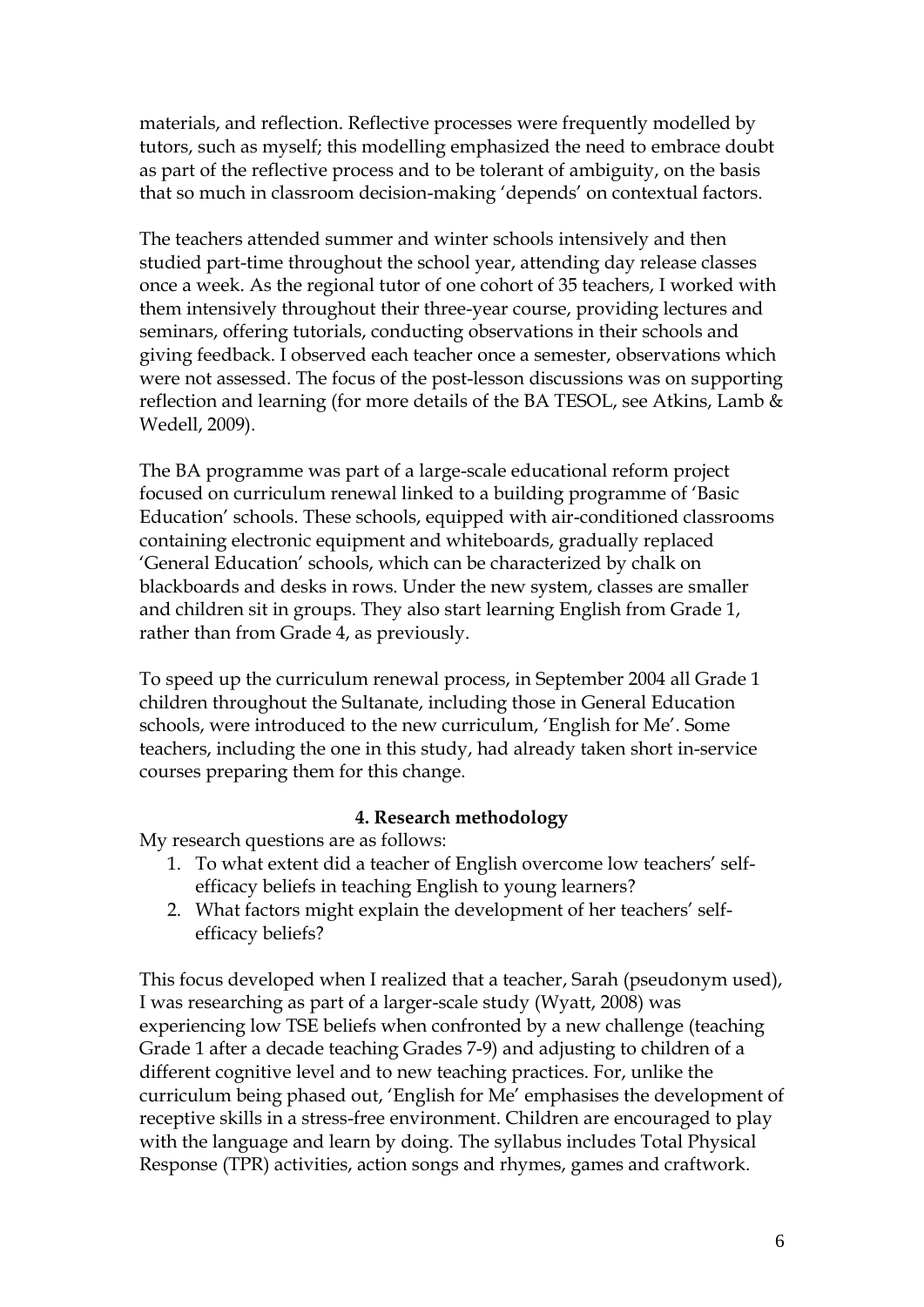Such activities need space and resources, which, in Sarah's General Education school, were limited.

Nevertheless, I hypothesized that after initial uncertainty Sarah could meet these challenges successfully and develop stronger TSE beliefs. She was already well-established in her teaching context as Senior English Teacher and had positive relationships with colleagues and headmistress. She was also a high performing student on the BA TESOL (she was on track for and later gained a 2:1). I hypothesized that reflective qualities she demonstrated in her studies and her work with older learners that I have discussed elsewhere (Wyatt, 2009), qualities which included those identified by Dewey (1933) as key to reflective practice – enthusiasm, flexibility and a sense of responsibility, would help her overcome challenges in her work with younger learners.

Sarah had been selected for the larger-scale study (Wyatt, 2008) through a process of 'purposive' and 'theoretical' sampling (Silverman, 2000, discusses using these procedures). Regarding purposive sampling, a key criterion she met, one highlighted by Stake (1995), related to the opportunities she provided for me to learn from her. Whenever I visited Sarah's school, she was open and welcoming, and was always prepared to talk at length about her work. Regarding theoretical sampling, this was influenced by the following views: reflective practice can help teachers develop (Ur, 1996); mentoring can support this process (Malderez & Bodóczky, 1999); as an educational innovation encouraging reflection and including mentoring, the BA programme might support changes in cognitions and teaching practices. Sarah was included in a sample selected from amongst volunteers, partly because she seemed both reflective and focused on personal change from the outset, e.g.; in enthusing about communicative teaching methodology she was using with teenagers for the first time (Wyatt, 2009).

In conducting the research I was an insider, committed to supporting Sarah's development. As her regional tutor, I tried to help her realize the aims of the BA TESOL course, and so benefit from it both academically and practically. Sarah was a volunteer who signed an informed consent form, which promised anonymity and the right to withdraw at any time. Ongoing consent was requested each time I wished to observe or interview. The research was conducted according to strict ethical guidelines.

The main research methods were observations and interviews; a combination recommended in teacher cognition research (Borg, 2006). While the observations provided direct evidence of Sarah's classroom behaviour, the interviews were semi-structured (Kvale, 1996) and provided opportunities for her to reflect upon her teaching, and express her own feelings and beliefs; these interviews were thus central in providing access to her cognitions, including her task-specific TSE beliefs. As argued (in 2) above, such a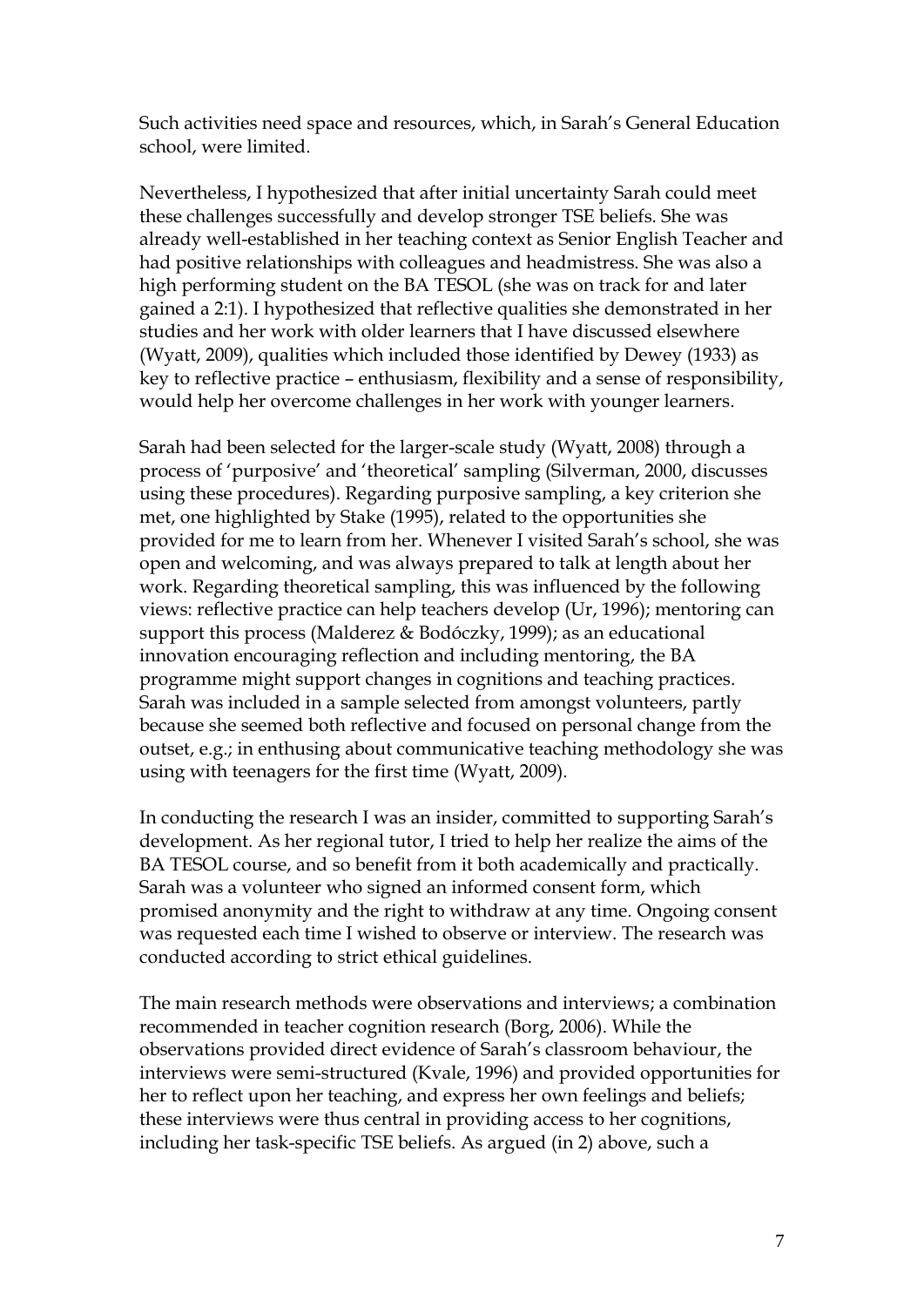triangulation of qualitative methods is required to provide insights into the processes of developing TSE beliefs.

There were five observations (of which I kept a narrative record that was supplemented during post-lesson discussions and typed up afterwards) and seven semi-structured interviews (audio-recorded and transcribed) throughout the research period of three years. I also drew upon conversations with Sarah in producing field notes and analysed assignments she produced as part of the BA course for evidence of changing ideas.

In analysing data, I have sought to be reflexive at every stage in questioning my interpretations, as grounded theory emerged from interactive and iterative analytical procedures (Calderhead & Shorrock, 1997). So, analysis commenced during the data collection phase, which allowed successive interviews to be shaped by previous ones, as I sought to check my interpretations. After each data-gathering opportunity, I would transcribe interviews and type up observations shortly afterwards. Categories were gradually developed in which extracts of data were grouped, sequenced and juxtaposed for further questioning, and I drew diagrams, developing my own conceptual models to explain change processes. In constructing Sarah's story, refracted through my own experience, I have drawn upon her own words and images in seeking to achieve narrative unity (Connelly, Clandinin & He, 1987). I have used 'thick description' (Geertz, 1973), aiming to provide the reader with a clear and vivid understanding of the case.

In this particular article, I am presenting a case study within a case study. While I studied various aspects of Sarah's development over three years, including her use of communicative tasks with teenagers (Wyatt, 2008, 2009, 2010b; Wyatt & Borg, 2011), the main action in this particular story of overcoming low TSE beliefs occupied a one-year segment of that time, when Sarah needed to adjust to teaching younger learners. Most central to this story are the narrative records of two observations (one year apart) and the semistructured interviews that followed immediately afterwards. Sources of data are coded as follows (after Borg, 1998):

| Teacher's pseudonym | Source of data    | Number  |
|---------------------|-------------------|---------|
| Sarah – S           | Assignment – A    | $1 - 7$ |
|                     | Interview – I     |         |
|                     | (Field) Notes - N |         |
|                     | Observation $-$ O |         |

So SI.7 is the seventh interview I conducted with Sarah, SO.5 the fifth observation of her teaching, SA.1 her first assignment. SN.1 refers to field notes.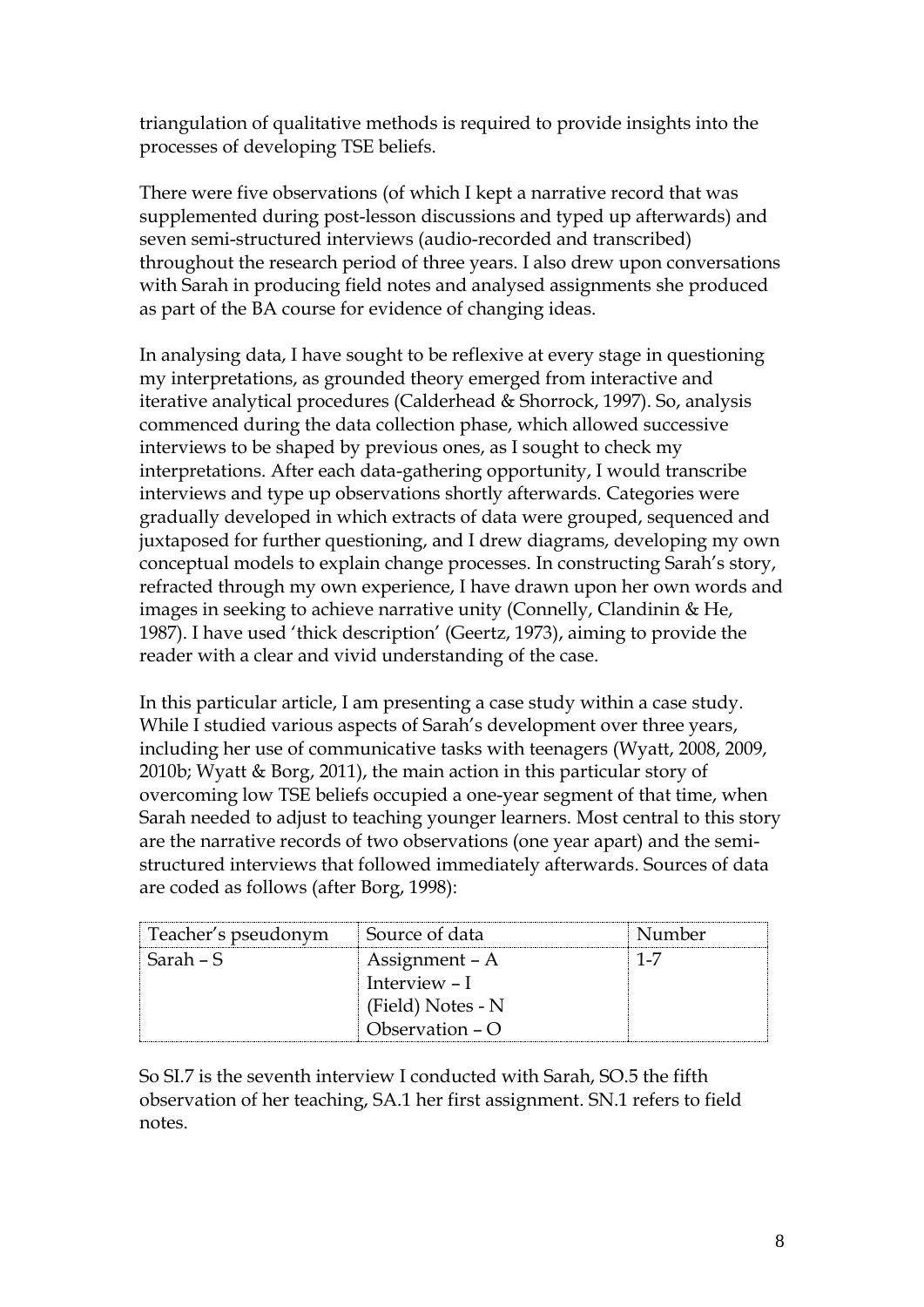## **5. Findings**

I organize this section in two parts, first analysing (in 5.1) Sarah's TSE beliefs when she was new to teaching younger learners, and then (in 5.2) her TSE beliefs a year later, when she was more efficacious.

*5.1 Sarah's first experiences of teaching Grade 1 and low TSE beliefs* In September 2004, more than a decade into her teaching career and halfway through the BA TESOL, Sarah was asked to teach Grade 1. She highlighted contextual challenges in relation to this new task. Classrooms in her General Education school were not designated especially for English and there were no English posters on the walls. Nor did the classrooms contain lockable cupboards, so equipment had to be carried around. Space for TPR and mingling activities was restricted (SI.4).

Despite these challenges, Sarah had been partially prepared for the career change of switching to Grade 1. Five years earlier, she had attended a short inservice course focused on the new curriculum. Then, an early BA module gave her "new ideas about how children learn" (SI.2). She claimed, in her first assignment, children have an instinct for meaning, a desire to communicate, and learn if they have a real purpose. They need meaningful topics and varied activities that appeal to their sense of fun (Halliwell, 1992) (SA.1). However, at this stage she had no experience of teaching very young learners.

The initial experience of teaching Grade 1 came as a shock. Sarah's dilemma concerned catering to young learners' instincts, while establishing sufficient order to run a lesson smoothly: "I wanted to be kind to them, but at the same time I wanted to control the class and I felt that if I became too kind then I would lose control" (SI.7). Sarah found the children's behaviour unpredictable and was uncertain how to act (SI.4). She initially doubted her ability to achieve an appropriate balance. "Am I the right teacher for this?" she asked me, a week into the semester (September 2004) (SN.1). She later reported feeling constantly worried about her work (SI.4).

Her low TSE beliefs surprised me initially, as I knew Sarah to be a selfconfident teacher of teenagers, an understanding I checked:

Interviewer: Did you feel like that when you were teaching Grade 9? Sarah: No I felt relaxed really, because I have a good idea about that coursebook. I know everything in that coursebook so I am not worried. I know what will happen during this task, what are the difficulties that they will face and how I will solve the problem, but because this [teaching Grade 1] is new for me, that's why I am so worried and I am always busy because of this thinking (SI.4).

So, Sarah's higher TSE beliefs with Grade 9 were not immediately transferable. Feeling empowered by the BA course (SI.1), she was able to adapt the Grade 9 syllabus in various ways; e.g. by adding a communicative task or groupwork or by using the materials in a different way. She reported: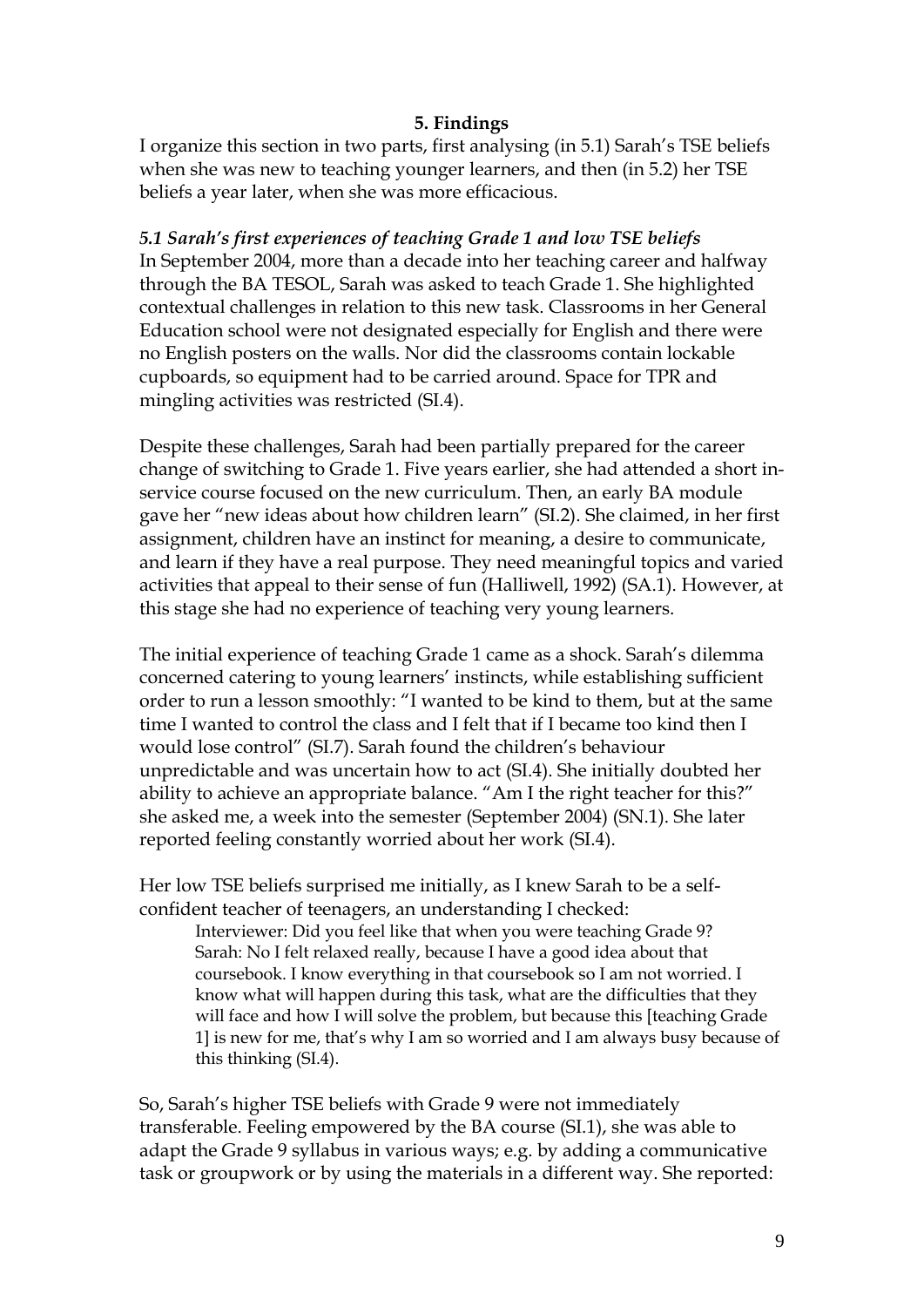when I do something new for them, I am not sure about the result but I know that this is something new, so maybe the children will like it because they did it in another way; maybe this is a new way and they will like it and maybe they will succeed. I am thinking like this (SI.4).

Clearly, Sarah was more efficacious in her work with teenagers, approaching teaching tasks, even new ones, anticipating success. The contrast in her feelings in teaching different age groups in the same large school illustrates how task- and domain-specific TSE beliefs are.

Approaching lessons with Grade 1, she suffered from continual anxiety: I feel worried everyday when I enter my class. I feel worried. I am thinking about what I am going to do in that step. Are they going to do it well or not? I am a little negative about myself. I'm always thinking, for example, [about] the step where they're pointing, you know; before I sleep, I am thinking: Are they going to point or not? Is it the right way to do it like that or they should hold the card up or what? (SI.4).

In Bandura's (1997) model, this type of anxiety, involving sleep loss, relates to negative efficacy information provided to the teacher by her physiological and affective state. Sarah's low TSE beliefs regarding classroom management and instructional strategies seem to have been caused by feelings of inadequacy.

Yet, there were signs that she could actually handle the task. In October 2004, I observed Sarah teach a Grade 1 class (when she had about six weeks' experience of this age group). The lesson was the seventh of ten in a unit on colours, and seemed to go quite well. Sarah did appear slightly nervous when a big book page she fixed to the whiteboard at the start fell down immediately. And at the beginning, when she tried to elicit colours from the class, she perhaps gave in too quickly and started telling (SO.3).

Afterwards, though, she did manage to elicit. The children next pointed to colour cards as they listened to a song about the rainbow. The song was repeated, and they had to listen and point and say. Sarah gave clear instructions and monitored carefully. Next, she elicited objects, such as 'pencil', 'chair', 'book' from flashcards; inviting answers from amongst a sea of raised hands. I noted at the time that a peer check before this whole class check would have provided more of the children with an opportunity to speak (SO.3).

Next, Sarah made use of realia (brought from home to extend the activity) in eliciting sentences: "It's a green book"; "It's a blue bag". There was more listening and pointing; listening, repeating and pointing; and when the listening was over Sarah asked: "Who would like a star?" She distributed stars (which perhaps would have been more appropriate as a reward later) to students who had performed well in the listening and then focused again on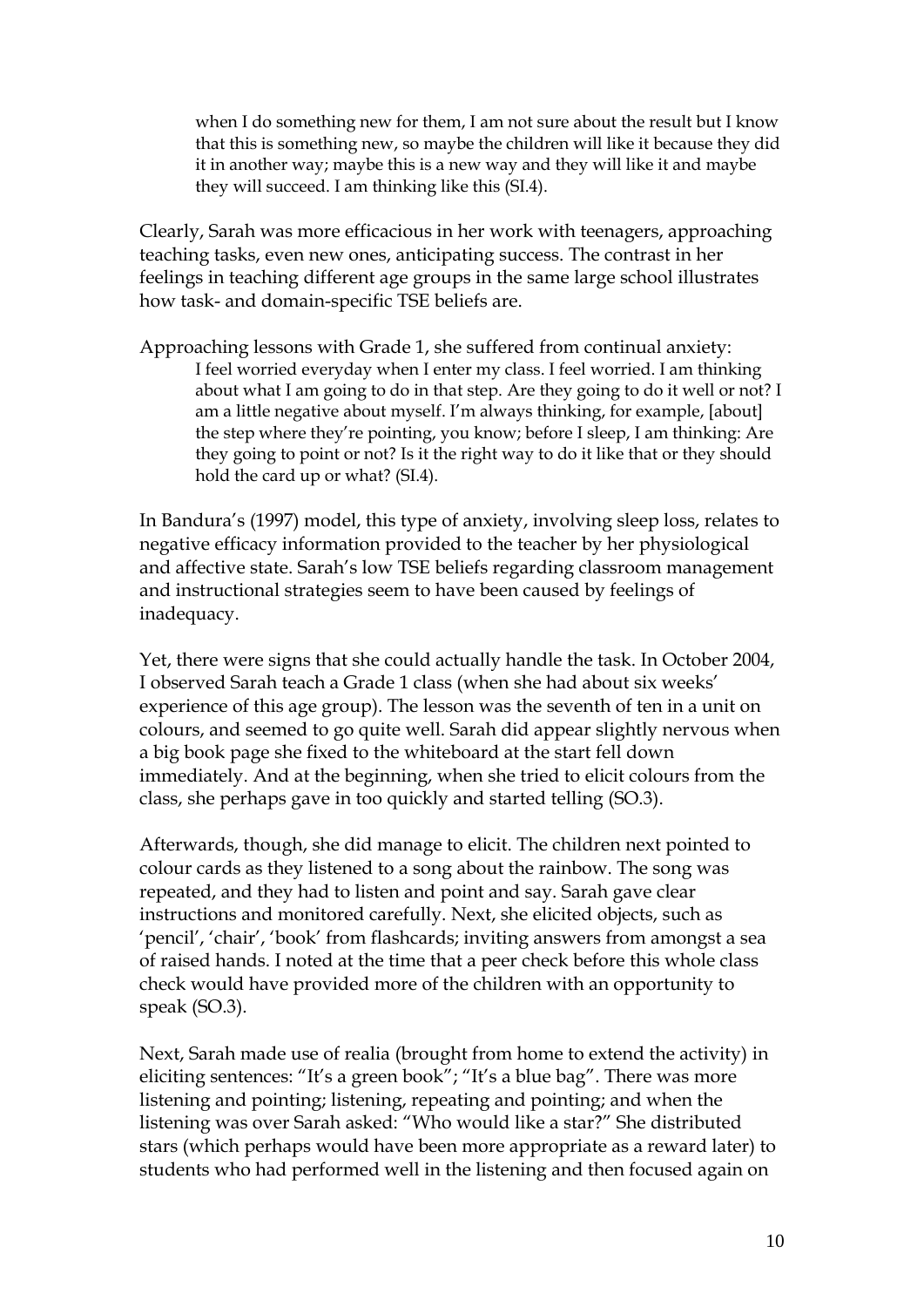the big book page affixed to the whiteboard; eliciting to check. "It's a teddy bear blue", one girl said, before another offered the expected word order. After this focus on form, the instruction was: "now discuss with your group" and the children practised with pictures on a page in their course books (which was identical to the big book page on the whiteboard) (SO.3).

From my perspective as an observer, the learning outcomes seemed largely achieved. This should have been a source of growth. As Bandura (1986) argues, if a teacher is to develop task-specific self-efficacy beliefs, practical 'mastery' experiences of actually succeeding in similar tasks are invaluable. However, it is also important that any experiences of success are consciously reflected upon (Bandura, 1997), together with other aspects of the experience that contribute to learning (Wheatley, 2002), for without deliberative reflection, growth in teaching is likely to be limited (Ur, 1996).

Sarah reported reflecting on her Grade 1 lessons. She taught three Grade 1 classes each day (thus teaching the same material to three groups) and often made adjustments after the first. After the lesson described above, she told me:

there are many things in my mind I have to think about, especially with the first class… so I faced, for example, many problems there, so next time in another class I have to avoid these problems and I reflect on them and try to solve the problems. I don't have somebody in the school to talk to about this but I try to use my imagination and think how if I do it like this or like that… and really it succeeds (SI.4).

So, by reflecting and learning from experiences that challenged her, Sarah was able to develop strategies that led to more successful outcomes and thus gain positive 'mastery' experiences. Reflection, and the doubt that would drive this, was key to changes in her TSE beliefs in TEYL even within the same day, though worries would then reappear regarding the next day's teaching. Again this illustrates how specific TSE beliefs are to any particular task (in this case, a day's lesson) in any particular context.

As well as practical 'mastery' experiences of succeeding, interactive experiences with peers and advisors can also influence TSE beliefs, as Bandura (1997) argues. As well as reflecting deeply, Sarah sought out feedback on her teaching. In September 2004, soon after she started teaching Grade 1, her Ministry of Education supervisor visited:

She came for the first time to my school and she said she didn't want to enter classes; she only came to see us, but I told her: "please I want you to see me in Grade 1 because I am not sure about my teaching"; so I took her - she didn't want to enter my class - I said: "please" and then she came inside and she sat. I taught my lesson and she gave me some useful pointers about how to manage the class and about groupwork (SI.4).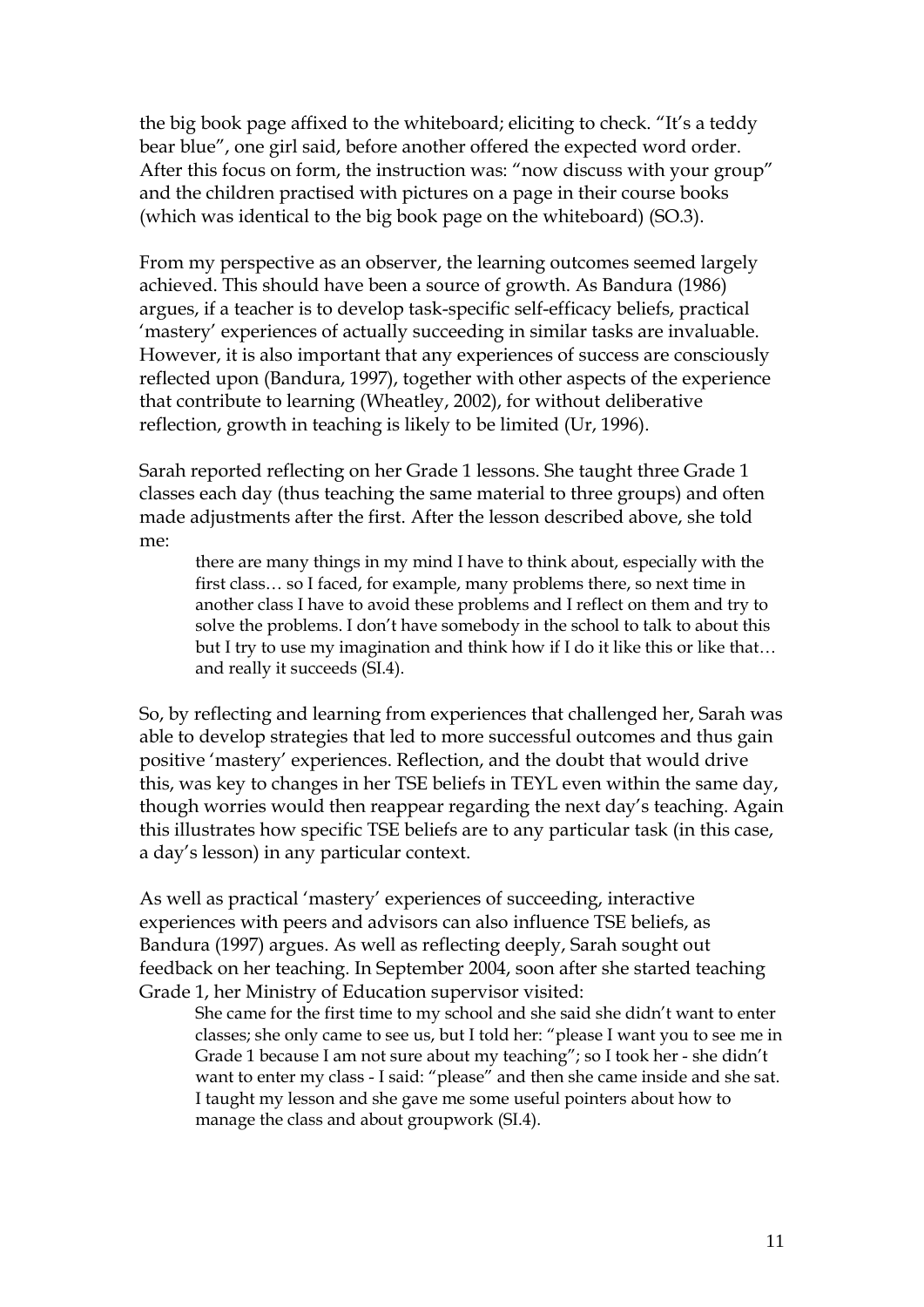So Sarah gained an interactive learning experience she considered useful, her proactive behaviour prompted perhaps by a combination of the following: a determination to fulfil her sense of moral responsibility (Ames & Ames, 1984), positive reflective attitudes (Dewey, 1933) and beneficial self-efficacy doubts (Wheatley, 2002). Also crucial to this motivated behaviour was the incremental view she appears to have held of her own learning potential (Dweck, 2000); Sarah believed she could develop, stimulated by the advice she received.

Interactive learning experiences in her context were limited, though. Sarah regretted that, as the first teacher in her school to teach Grade 1, she had noone to consult on a daily basis. She also regarded it as a limitation that she didn't "know the people who designed the teachers' book [produced in Oman], how they are thinking" (SI.4).

Yet, every week Sarah met fellow BA students, some from Basic Education schools, and elicited their opinions, demonstrating through this behaviour positive self-beliefs (Dweck, 2000), and willingness to both reflect (Dewey, 1933) and embrace doubt (Wheatley, 2002). On consulting other teachers, she obtained varying and sometimes contradictory views, which prompted her to question further, engaging in 'abstract conceptualization' as Ur (1996) describes this. One colleague, for example, suggested that if she gave instructions in Arabic first and then in English, this would help her manage the class, which troubled Sarah, as it contradicted research into language acquisition she had read. She checked her understanding with me: "Don't the children need to listen to the instructions in English", she asked, "if they are to pick them up?" I agreed, suggesting she used gestures to support short instructions in English. She said she would do this, using L1 (the first language) as a back-up (SN.1). She felt this type of mentoring helped (SI.4).

In October 2004, I was concerned for Sarah's TSE beliefs. However, there were positive signs: in her willingness to accept self-efficacy doubts while believing she could grow, in her engagement in reflective actions, in the thoughtful way she made use of efficacy-building experiences. In short, she possessed qualities that I felt should help her develop stronger TSE beliefs in teaching young learners.

### *5.2 A year later and more developed TSE beliefs*

I visited Sarah's school again the following year, in October 2005, and observed her teach another Grade 1 lesson. This was actually on the same topic, colours, as in the previous year, but was earlier in the unit (the fifth of ten lessons). In 2004/5, Sarah had switched to Grade 9 in the second semester, so had only taught Grade 1 between September and December. She had therefore gained some but not a great deal more experience of teaching very young learners. Sarah was nevertheless more efficacious:

Interviewer: you were quite worried about it, I remember, last year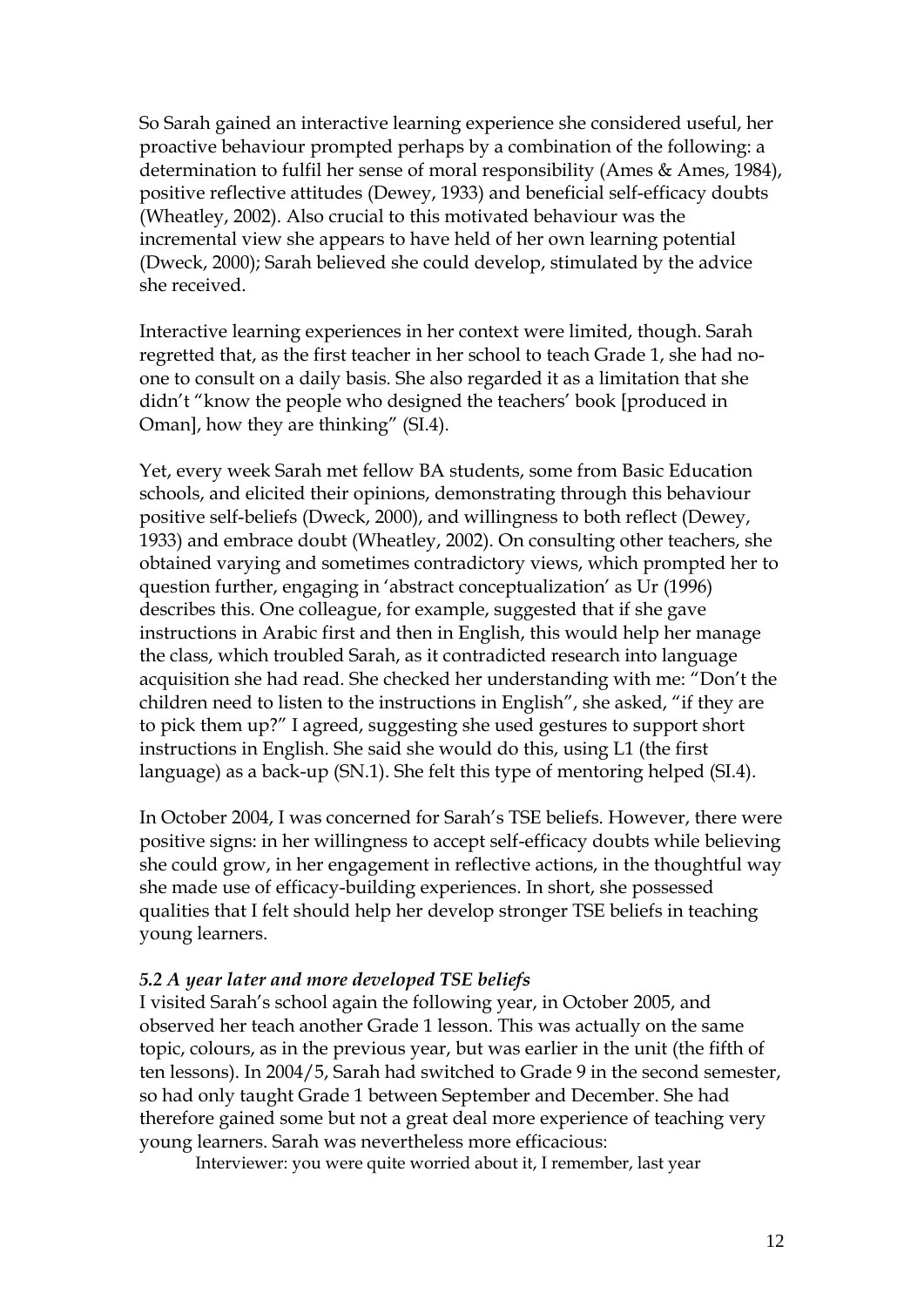Sarah: Last year yes, but this year no, it's different. I know it's a little experience but really I feel more relaxed, more active, I feel more confident about teaching Grade 1, and that time, as I told you last year, I was worried about how to control these students but now they are ok and I feel I can control them (SI.7).

Sarah's earlier concerns had been with classroom management techniques and instructional strategies. However, the sense of anxiety she had experienced the year before had "disappeared completely" (SI.7). She had thus overcome low TSE beliefs in these areas.

The focus of the October 2005 post-lesson discussion was much more on children's needs, which might be an indicator of Sarah's developing expertise. Berliner (1988) suggests that greater security in classroom management enables teachers to concentrate more fully on learning outcomes. Focused on the learners, Sarah reported that she could now adapt the course material for Grade 1 as she saw fit:

last time I taught every page in that teachers' book, I did every part as it is and I feel it is… I mean I know my pupils, I know the level of my students, I know what is suitable for them, so this time I tried to adapt, I tried to change things according to their levels, to their age, I mean there are many complex ideas in that book… we have some games which are not culturally appropriate for these children, they don't have this in Oman at all and if you teach them this kind of game in Arabic they will not be able to do it, so how will it be if you teach them [this] in English? It's very difficult for them (SI.7).

Sarah's TSE beliefs in adapting course material for her learners seemed to develop through the BA course. Though she taught Grade 1 for the first time 'by the book' in 2004, she was already experimenting with higher grades (5.1, above), adapting Grade 9 lessons to add communicative tasks. Prior to the BA course, she had been unable to do this, despite a decade teaching these grades. In 2003, she told me:

Before I didn't have any idea about how to create a context, any context, how to make it clear, how to start the unit … I used the teachers' book as it is, I didn't change anything, but now I am studying on the BA, I really try to use what I have learned in my teaching (SI.1).

By 2005, after a great deal of experience on the BA programme of adapting materials for learners for a variety of modules, she had developed practical knowledge and TSE beliefs in this area:

When I plan, I can see which part, which step, is suitable for them, which part might be difficult and how I am going to adapt it or create something new … of course you can't do it at once like magic and suddenly it will be perfect. It requires hard work and concentration. The process of analysing and reviewing needs a clear mind, but I have a lot of ideas now (SI.7).

So, this self-report data suggest that Sarah developed practical knowledge and TSE beliefs in adapting materials for Grade 9 first. It seems she was able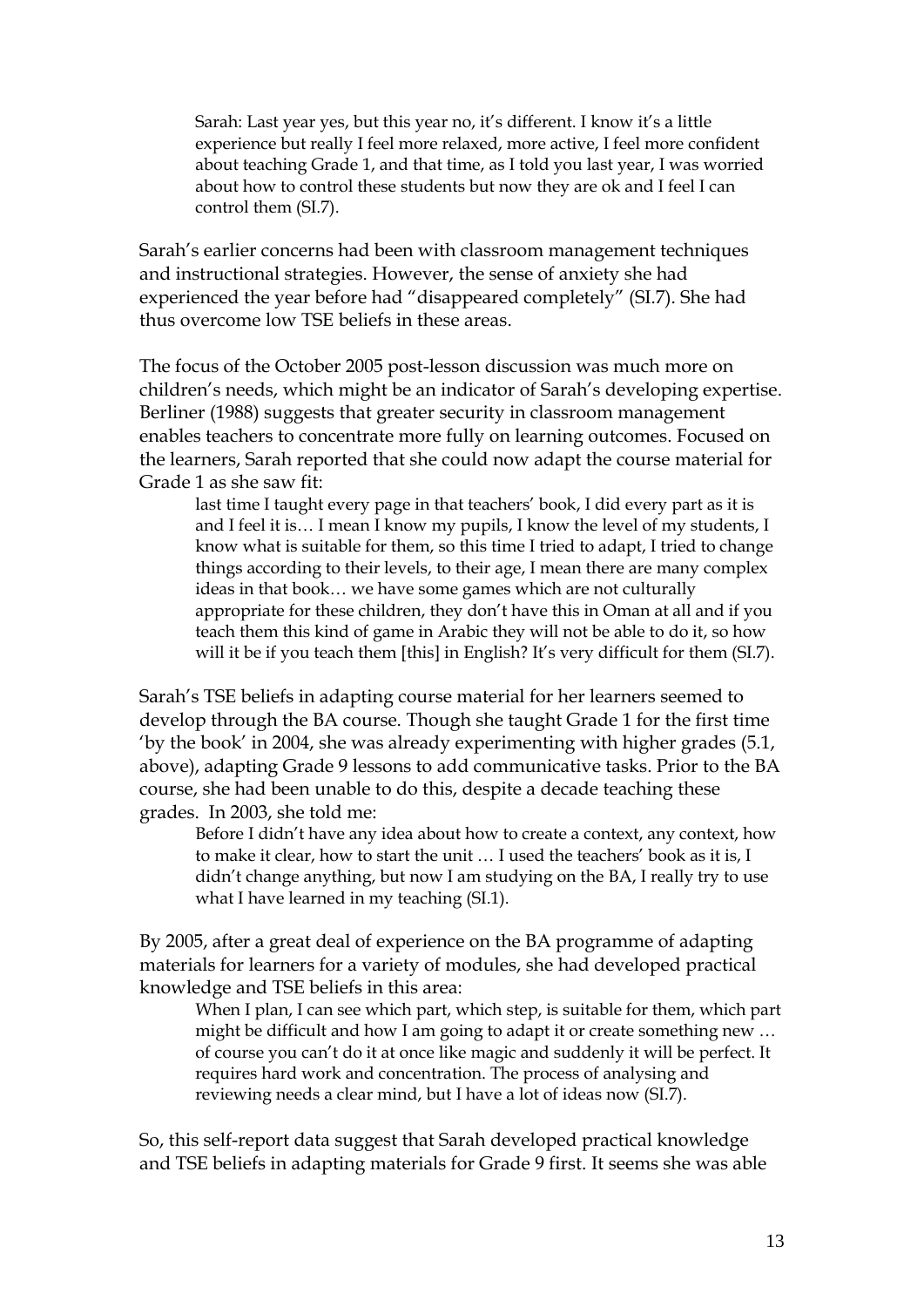to draw upon this growing expertise in her work with Grade 1 after low TSE beliefs in classroom management techniques and instructional strategies had disappeared. In the October 2004 interview, her focus of attention was on herself and her teaching methods (SI.4); a year later, it was on the learners and their needs (SI.7). Self-report data taken on its own can be questionable, though (Borg, 2006), and I now turn to observational data from the October 2005 lesson for triangulation.

Was there evidence in this lesson of growing practical knowledge and more positive TSE beliefs in Sarah's teaching of Grade 1? The focus was on helping the children learn colours and there were TPR activities that involved listening and kinaesthetic movement, and speaking activities that supported the development of vocabulary knowledge; words such as 'purple', 'orange' and 'pink' were retrieved and produced. Much use was made of groupwork (SO.5).

Regarding Sarah's management of the class, I noticed she gave very clear instructions; always in English first (as in the previous lesson), often supported by gesture and sometimes by a few words of L1; and she provided plenty of encouragement while monitoring (more so than in the previous lesson). "Very good, yes", she said, as she walked around the classroom; "excellent, this girl is excellent". Sarah signalled the beginning and end of activities very clearly; e.g.; on one occasion, saying: "Stop now… if you didn't finish, do so at home" (and then, after a pause) "now, take your chairs and face the board". The children did pay attention, and transitions between the activities were orderly. They were also allowed to be children, clearly enjoying the TPR activities; furthermore, they were able to gain peer support. At one point, for example, while Sarah was busy with a group at the front near the door, two girls at the table to my left were helping their friend. "Red, red" they were saying, as their friend held up an orange card. The positive atmosphere in the classroom seemed conducive to learning (SO.5).

Sarah appeared much more comfortable with the teaching methodology she was using and issues she had been worried about a year earlier, such as maintaining sufficient control while being 'kind', appear to have been resolved. In short, her lesson seemed efficaciously managed, while focused on clear learning outcomes (SO.5).

After the lesson, Sarah identified changes in her classroom management. These included closer monitoring and greater encouragement, a reflection which tallies with my observation notes (SO.3, SO.5). She had also established rules at the start of this academic year to cover what happened between one activity and another:

I told them in Arabic at the beginning… I know they are young but though they are young, I think they can still understand, and if you tell them: "if you want to learn English, you should listen carefully…" This was at the beginning, so between the activities I told them, for example: "stop, please"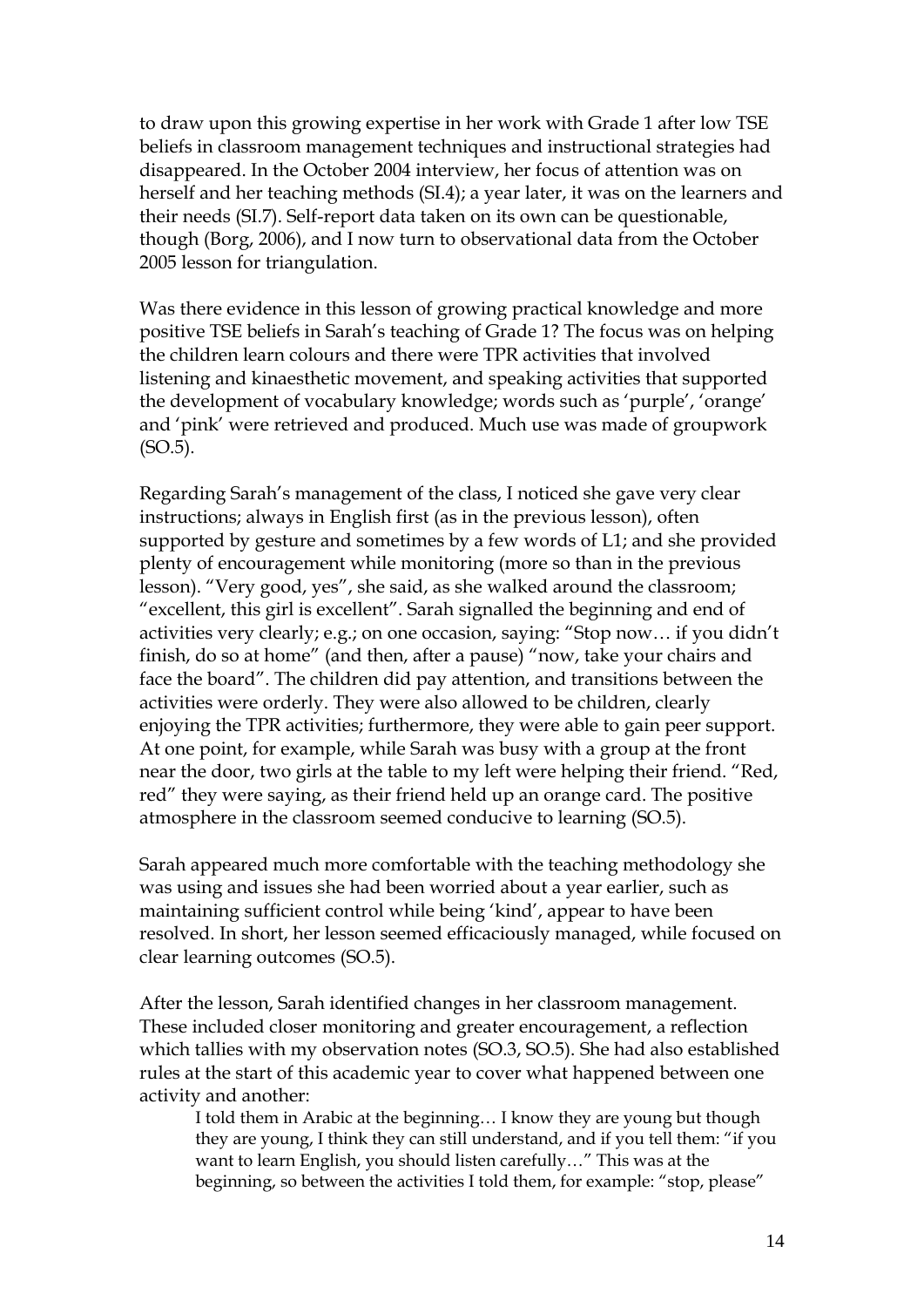and "stop" means that they stop moving, they should listen, focus and look at the teacher or at the board, because there is something new that will be introduced (SI.7).

These instructions had had the desired effect, calm during a transition. "I can see they're listening," Sarah reported, "and they are focusing". It was not like this in other Grade 1 lessons. "When I am speaking with other subject teachers", Sarah reported; "they told me they're very noisy they're not sitting at all" (SI.7). The technique she used seemed to work in her lesson, providing positive experiences to strengthen her TSE beliefs in classroom management. Sarah shared this technique with others (SI.7).

Sarah offered further evidence she was comfortable with the new teaching methodology. She speculated that another reason why the children behaved well was that

maybe also they like the subject, it's interesting, something new, and also because of the songs, we use a lot of songs and we dance in the lesson and I jump with them and play with them and maybe this is also one reason (SI.7).

So there is observational and interview data that Sarah's more developed TSE beliefs were based on a firmer foundation of practical knowledge. Sarah had used her experience of teaching Grade 1 to develop classroom management strategies that allowed her to achieve a balance in her teaching; no longer worried about control, she was able to focus on the young learners' needs. Of course, the situation was still far from perfect. Sarah was conscious of contextual challenges, such as large class size and the school's broken photocopier. Nevertheless, she reported she felt "happy": "I am not worried like last year... that particular experience made me conscious of many things" (SI.7).

### *5.3 Summary*

In the sections above, I have first explored Sarah's low TSE beliefs in October 2004, examining her experiences, cognitions and behaviour as she tried to resolve her problems (5.1). I have then presented evidence of more developed TSE beliefs a year later. Using observational and interview data, I have explored these beliefs in relation to growing practical knowledge (5.2). I now address my research questions.

### **6. Discussion**

## *6.1 To what extent did Sarah overcome low teachers' self-efficacy beliefs in teaching English to young learners?*

It is evident that Sarah did overcome low TSE beliefs. A year after she first taught Grade 1, she reported feeling more efficacious in being able to manage the class, which allowed her to focus on achieving learning outcomes, and adapt course material. Though the context imposed certain challenges she remained conscious of, by 2005 Sarah felt she had developed the strategies required for her to manage a Grade 1 class in her context successfully, and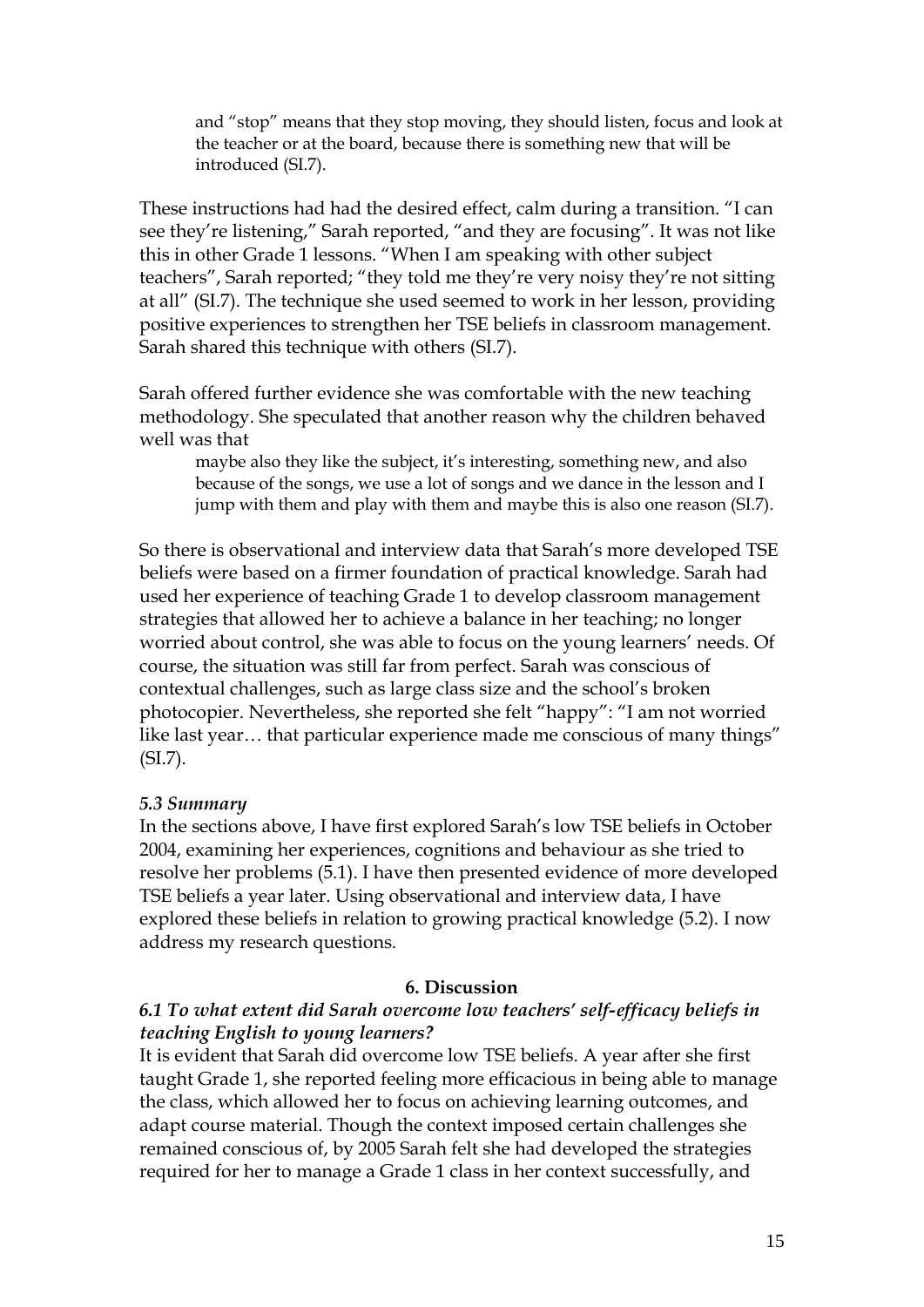was able to articulate these (SI.7). Observational evidence supports interview data: There was evidence in the 2005 lesson of greater composure and improved strategies to support classroom management, relating to Sarah's monitoring, encouragement, signalling of transitions between activities and use of interactive groupwork (SO.3, SO.5).

# *6.2. What factors might explain the development of her teachers' self-efficacy beliefs?*

Various factors have been highlighted that might account for Sarah's development of more positive TSE beliefs, and I attempt a 'merging of fields', as called for by Wheatley (2005), in drawing on several research traditions in my analysis of the changes that took place. Firstly, from the perspective of educational psychology, Sarah believed she had the capacity to develop, which Dweck (2000) argues is vital if growth is to occur. Since Sarah held such an 'incremental' view of her own learning potential, she was able to benefit from doubting her self-efficacy (Wheatley, 2002). As Wheatley (2005) maintains, these doubts can foster change, reflection and collaboration, and support motivation to learn. Evidence of Sarah reflecting, collaborating and trying to change, prompted by self-doubt, has been presented above. From a psychological perspective, too, Sarah was motivated by her sense of moral responsibility towards the learners (Ames & Ames, 1984) and had positive attitudes towards reflection (Dewey, 1933).

My second perspective is from research into teacher cognition. The growth of Sarah's TSE beliefs in teaching young learners seems inextricably linked to developments in her practical knowledge in the same area. As indicated above (in 2), practical knowledge has both experiential and performative dimensions; much of what teachers know "originates in practice and is used to make sense of and deal with practical problems" (Borg, 2006, p. 13). Evidence from both interview and observational data presented (in 5.2) above demonstrates growth in Sarah's practical knowledge with regards classroom management techniques; this growth appears to have been crucial for the development of more positive TSE beliefs.

This finding is resonant, since links between practical knowledge growth and the development of TSE beliefs have not been attended to by quantitative researchers approaching the study of TSE beliefs from the perspective of educational psychology. On the contrary, 'cognitive processing', a filtering mechanism, (Labone, 2004), has been used by these researchers to explain changes in TSE beliefs (2, above). As a consequence of this interpretation, teachers' knowledge and skills are "powerful, uncontrolled lurking variables in the midst of virtually all [of these researchers'] data" (Wheatley, 2005, p. 9). However, despite criticism of Tschannen-Moran et al.'s (1998) model which has focused on its neglect of knowledge growth (Fives & Alexander, 2004), prior to the current study and a related one (Wyatt, 2010a), I am unaware of any empirical evidence that has been presented to support the idea that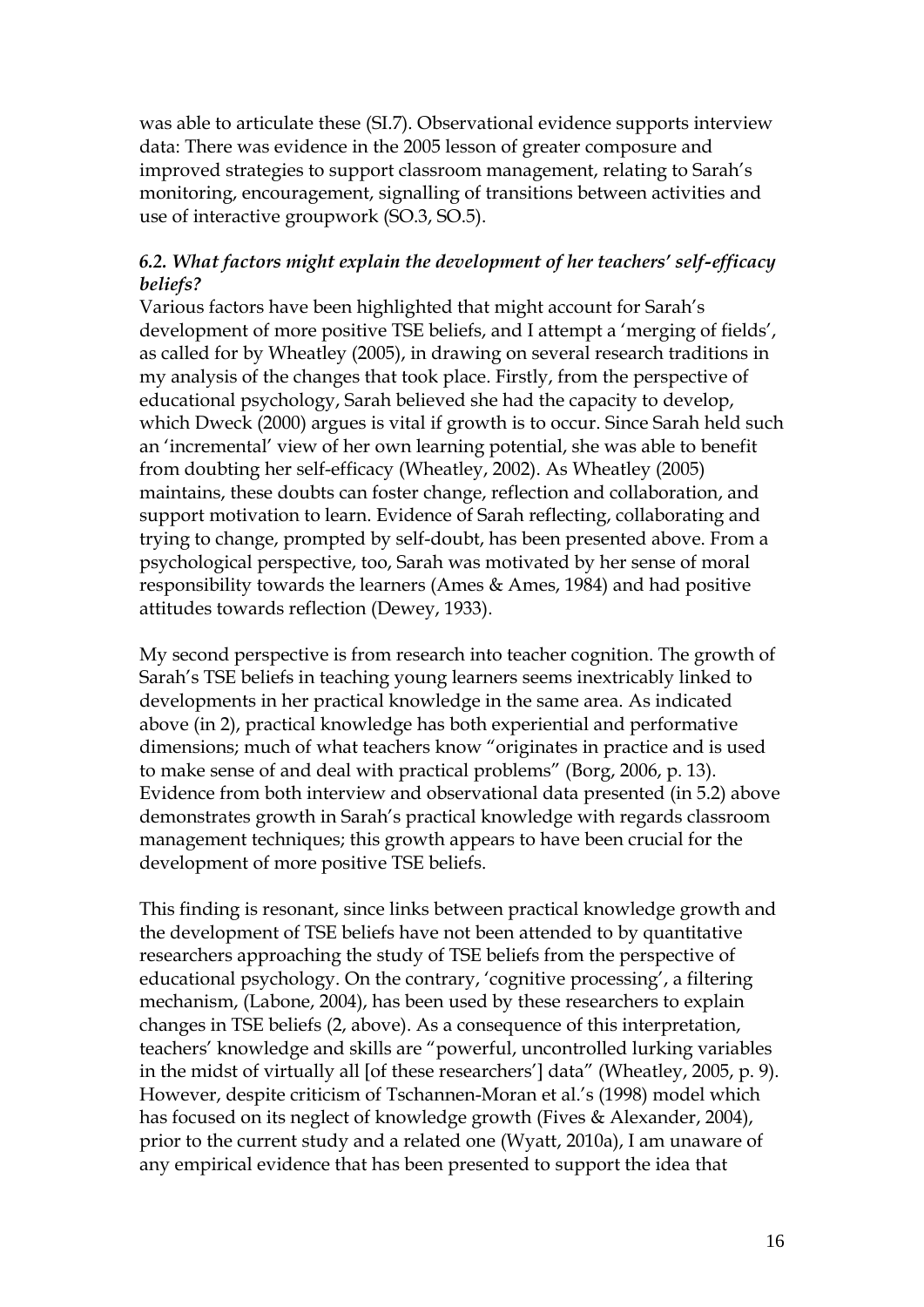practical knowledge growth is intimately linked to the development of more positive TSE beliefs.

My third perspective is from teacher education and the view that reflection is crucial to teacher development. Evidence has been presented above that Sarah engaged in reflective actions (Ur, 1996), such as planning, thinking over lessons with a view to making changes for the next class and conceptualizing problems in a more abstract way. Reflective processes were encouraged on the teacher education course through modelling, action research assignments that required teachers to reflect on innovations, and mentoring (3, above). I have argued elsewhere, in providing an in-depth case study of another teacher who was on the same course (Wyatt, 2010c), that such support may have helped teachers develop as reflective practitioners. I have not focused in this paper on Sarah's development in this way, but have presented evidence that she engaged in reflection and that this helped her develop both practical knowledge in TEYL and more positive TSE beliefs.

This finding is resonant since, while reflection on experience has been acknowledged as crucial by Bandura (1997), researchers influenced by Tschannen-Moran et al. (1998), such as Mulholland & Wallace (2001), have tended to ignore the role of reflection in their analysis of how TSE beliefs grow (2, above). Indeed, Wheatley's (2002) work in highlighting the role of self-efficacy doubts in stimulating reflection and change has recently been described as 'a puzzle' by the quantitative researchers, Tschannen-Moran & Johnson (2010). Qualitative data is needed to explore the role of reflection in supporting the development of TSE beliefs, and again, I believe the current study may be the first to offer this explicitly.

To summarize, various factors, interacting in complex ways, appear to have influenced the development of Sarah's TSE beliefs in TEYL. Tschannen-Moran et al.'s (1998) model seems unable to explain the development that took place. However, by merging fields, as called for by Wheatley (2005), and drawing on research into teacher cognition and teacher education, I believe I have provided a fuller picture.

# **7. Conclusions and recommendations**

# *7.1 Conclusions*

The following conclusions need to be set against research limitations, which relate chiefly to the quantity of the observational data; my work schedule did not allow more frequent observations. However, I was reflexive in subjecting those available to detailed study, and triangulated this analysis with analysis of field notes and interviews (4, above).

Sarah's success in overcoming low TSE beliefs can be partly explained by various psychological and cognitive factors, including her self-beliefs about her ability to grow, her self-doubts and reflective qualities; these helped her to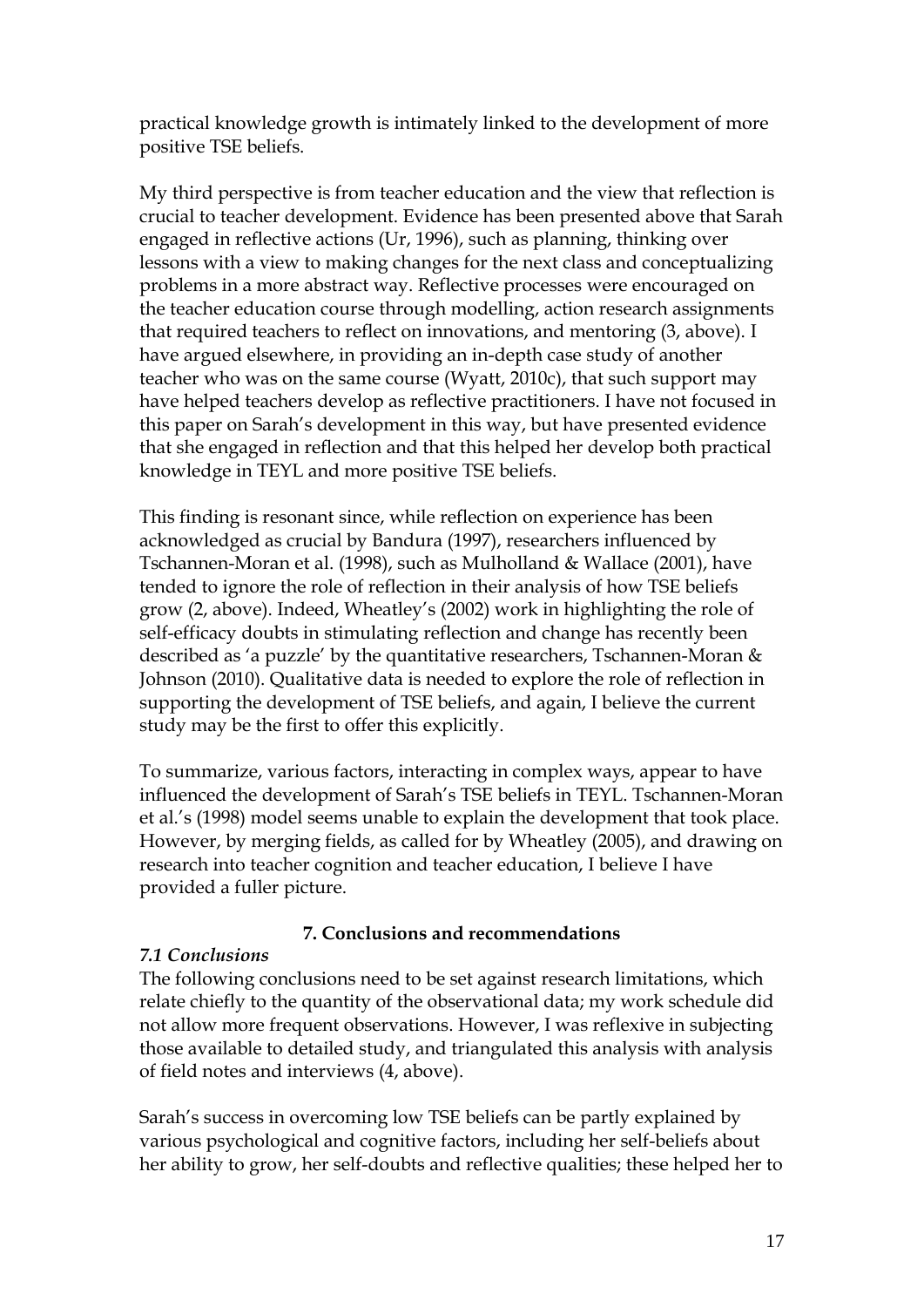engage in reflective actions. The context of the school also helped, in providing efficacy-building experiences, particularly 'mastery' experiences, while constructivist elements of the BA TESOL, including mentoring, supported growth in practical knowledge. Once she had developed routines that supported her in managing her Grade 1 class, she could focus more on the needs of the learners, drawing on her experience of adapting materials for teenagers. Sleeplessness and negative feelings of inadequacy, both of which relate to low TSE beliefs, had disappeared. While she remained realistic about challenges in her particular context, Sarah had developed positive TSE beliefs.

## *7.2 Implications*

Various implications emerge from this study. Firstly, Sarah's experiences demonstrate that TSE beliefs can be fragile in in-service, as well as pre-service teachers. This underlines teachers' need for workplace-based pedagogical and psychological support when undertaking new tasks. Curriculum planners have a responsibility to provide such support. Sarah gained some help from her Ministry of Education supervisor, but may have benefited from further mentoring in her school or a local cluster of schools (e.g.; as recommended by Malderez & Bodóczky, 1999).

Secondly, Sarah was fortunate in being able to repeat the same lesson material with different classes each day, so gaining efficacy-building experiences (Bandura, 1997). If timetables are organized in ways that help teachers engage in reflective actions, with time to reflect and re-plan either side of concrete teaching experiences (Ur, 1996), then growth in TSE beliefs can be supported. In timetabling, schools could show such sensitivity to teachers' needs.

Thirdly, Sarah was fortunate in that, while adjusting to Grade 1, she was also taking a part-time in-service BA TESOL that had constructivist features (Dangel & Guyton, 2004). The course empowered her in various ways; e.g.; in helping her access public theory she could draw upon in her conceptualizations, in providing her with the tools to analyse and adapt course material, in helping her observe her own practice, in modelling reflective processes. Sarah developed practical knowledge while engaged on this course, as did others in the same multi-case study (Wyatt, 2010a, 2010b, 2010c, 2011; Wyatt & Borg, 2011). If teacher education is centred on constructivist principles, it can lead to "the flowering of empowered teachers" (Wideen, Mayer-Smith, & Moon, 1998, p. 159). This suggests that more teacher education courses should be based on such principles.

Finally, there are implications regarding research methodology. In this paper, I have highlighted inadequacies in Tschannen-Moran et al.'s (1998) model of how TSE beliefs develop, focusing primarily on their notion that, through cognitive processing (but not knowledge growth?), more positive TSE beliefs lead to better performance and success in spiralling cycles (uninfluenced by reflection and self-doubt?). This remains the dominant view presented by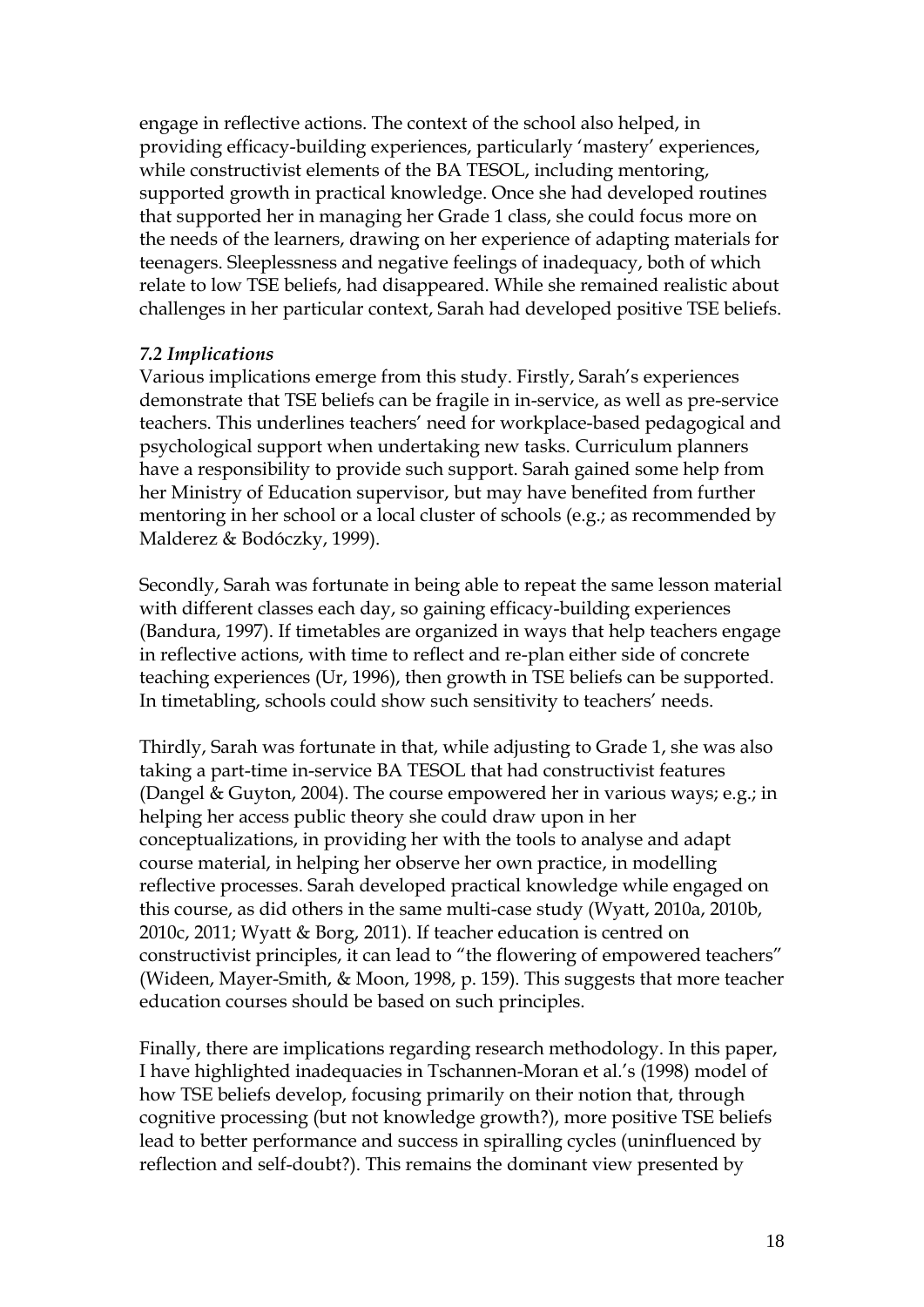quantitative researchers of TSE beliefs (e.g. Tschannen-Moran & Johnson, 2010); it should be challenged. Qualitative case studies are required that take an emic approach and embrace a merging of fields (Wheatley, 2005). Studies that triangulate interview and observational data and make use of 'thick description' in the piecing together of teachers' narratives to make sense of their experiences are needed.

Further research in this area could target in-service teachers whose TSE beliefs might be vulnerable. These might include teachers of children with special educational needs (Henson, 2001), and language teachers, given the various challenges they face (Chambers, 1999). Such teachers include non-native speaker teachers of English, a group whose cognitions are under-researched (Hayes, 2005).

#### **References**

- Ames, C. & Ames, R. (1984). Systems of student and teacher motivation: Towards a qualitative definition. *Journal of Educational Psychology 76* (4), 535-556.
- Atkins, J., Lamb, M. & Wedell, M. (2009). (Eds.). *International collaboration for educational change: The BA project*. Muscat: Ministry of Education, Sultanate of Oman.
- Bandura, A. (1986). *Social foundations of thought and action: A social cognitive theory*. New York: Prentice-Hall. Retrieved 23 November 2003 from Emory University website:

www.emory.edu/EDUCATION/mfp/effpassages

- Bandura, A. (1997). *Self-efficacy: The exercise of control*. New York: Freeman.
- Berliner, D.C. (1988). *The development of expertise in pedagogy.* Washington: AACTE Publications.
- Borg, S. (1997). Writing up qualitative research. *Research News (IATEFL Research SIG Newsletter) 10*, 1-8.
- Borg, S**.** (1998). Teachers' pedagogical systems and grammar teaching: A qualitative study. *TESOL Quarterly 31* (1), 9-38.
- Borg, S. (2006). *Teacher cognition and language education: Research and practice.* London: Continuum.
- Calderhead, J. (1988). The development of knowledge structures in learning to teach. In J. Calderhead (Ed.), *Teachers' professional learning* (pp. 51-64). London: The Falmer Press.
- Calderhead, J. & Shorrock, S. (1997). *Understanding teacher education: case studies in the professional development of beginning teachers*. London: Falmer.
- Cameron, L. (2003). Challenges for ELT from the expansion in teaching children. *ELT Journal 57* (2), 105-112.
- Chambers, G.N. (1999). *Motivating language learners.* Clevedon, UK: Multilingual Matters.
- Cohen, L., Manion, L. & Morrison, K. (2007). *Research methods in education* (6th ed.). London: RoutledgeFalmer.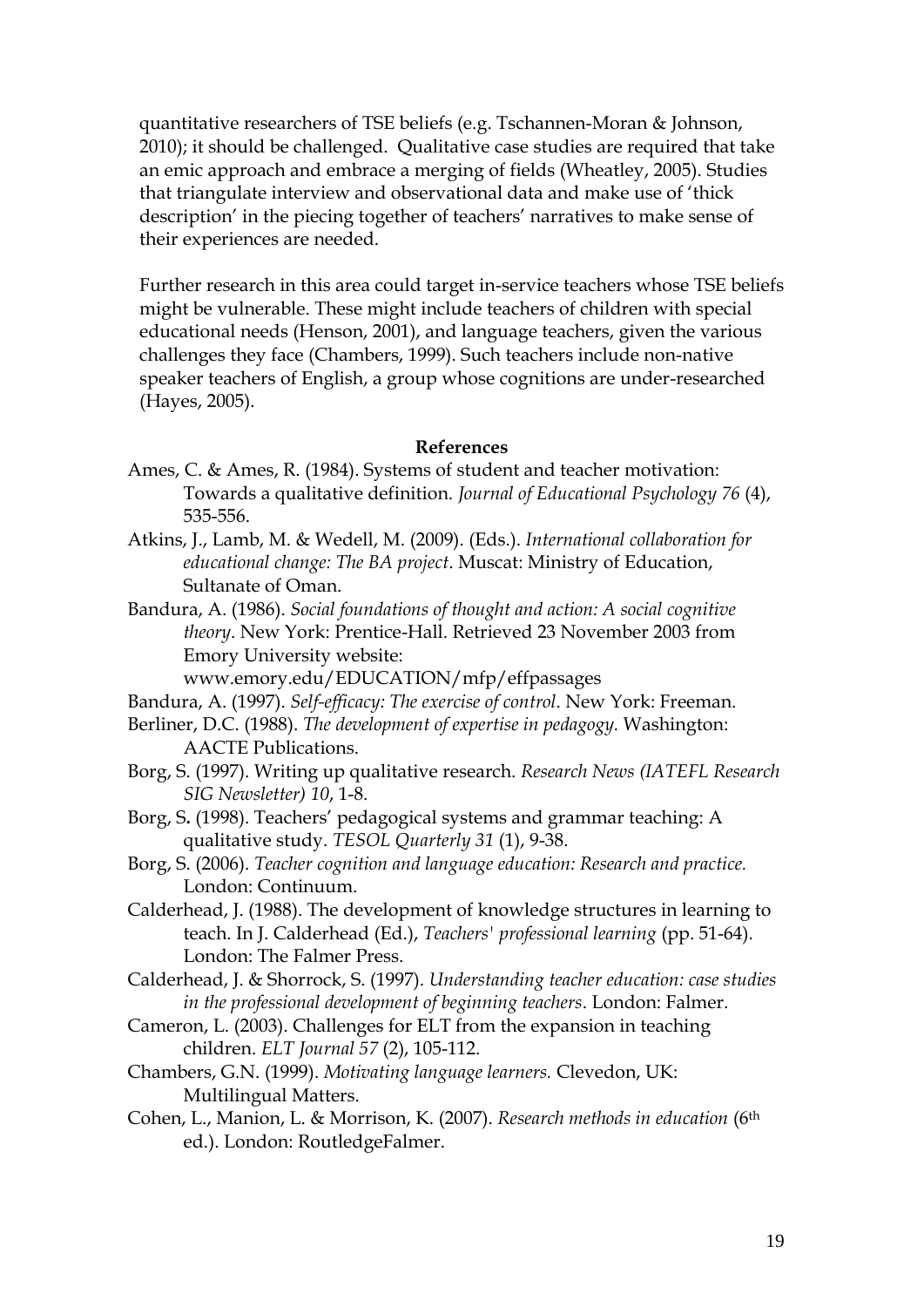- Connelly, M.F., Clandinin, J.D. & He, F.M. (1997). Teachers' personal practical knowledge on the professional knowledge landscape. *Teaching and Teacher Education 13* (7), 665-674.
- Connelly, M.F. & Clandinin, J.D. (1990). Stories of experience and narrative inquiry. *Educational Researcher 19* (5), 2-14.
- Dangel, J.R. & Guyton, E. (2004). An emerging picture of constructivist teacher education. *The constructivist 15* (1), 1-35.
- Dewey, J. (1933). *How we think.* Boston: D.C. Heath.
- Dweck, C.S. (2000). *Self-theories: Their role in motivation, personality and development.* Philadelphia: Taylor & Francis.
- Elbaz, F. (1981). The teacher's 'practical knowledge': A report of a case study. *Curriculum Inquiry 11*, 43-71.

Fives, H. (2003). *What is teacher efficacy and how does it relate to teachers' knowledge?* Paper presented at the American Educational Research Association Annual Conference, Chicago. Retrieved 28 January 2007 from the website: www6.tltc.ttu.edu/hfives/Fives.AERA2003

Fives, H. & Alexander, P.A. (2004). *Modelling teachers' efficacy, knowledge, and pedagogical beliefs.* Paper presented at the annual meeting of the American Psychological Association, Honolulu. Retrieved 28 January 2007 from the website:

www6.tltc.ttu.edu/hfives/Fives&Alexander.APA

- Geertz, C. (1973). *The interpretation of cultures: Selected essays.* New York: Basic Books.
- Halliwell, S. (1992). *Teaching English in the primary classroom*. Harlow, UK: Longman.
- Hayes, D. (2005). Exploring the lives of non-native speaking English educators in Sri Lanka. *Teachers and Teaching: theory and practice 11* (2), 169-194.
- Henson, R.K. (2001). The effects of participation in teacher research on teacher efficacy. *Teaching and Teacher Education 17* (7), 819-836*.*
- Henson, R.K. (2002). From adolescent angst to adulthood: Substantive implications and measurement dilemmas in the development of teacher efficacy research. *Educational Psychologist 37* (3), 137-150.
- Kvale, S. (1996). *InterViews: An introduction to qualitative research interviewing*. Thousand Oaks, California: Sage.
- Labone, E. (2004). Teacher efficacy: maturing the construct through research in alternative paradigms. *Teaching and Teacher Education 20* (4), 341-359.
- Malderez, A. & Bodóczky, C. (1999). *Mentor courses: A resource book for trainertrainers*. Cambridge: CUP.
- Milner, H.R. & Woolfolk-Hoy, A. (2003). A case study of an African American teacher's self-efficacy, stereotype threat, and persistence. *Teaching and Teacher Education 19* (2), 263-276.
- Mulholland, J. & Wallace, J. (2001). Teacher induction and elementary science teaching: enhancing self-efficacy. *Teaching and Teacher Education 17* (2), 243-261.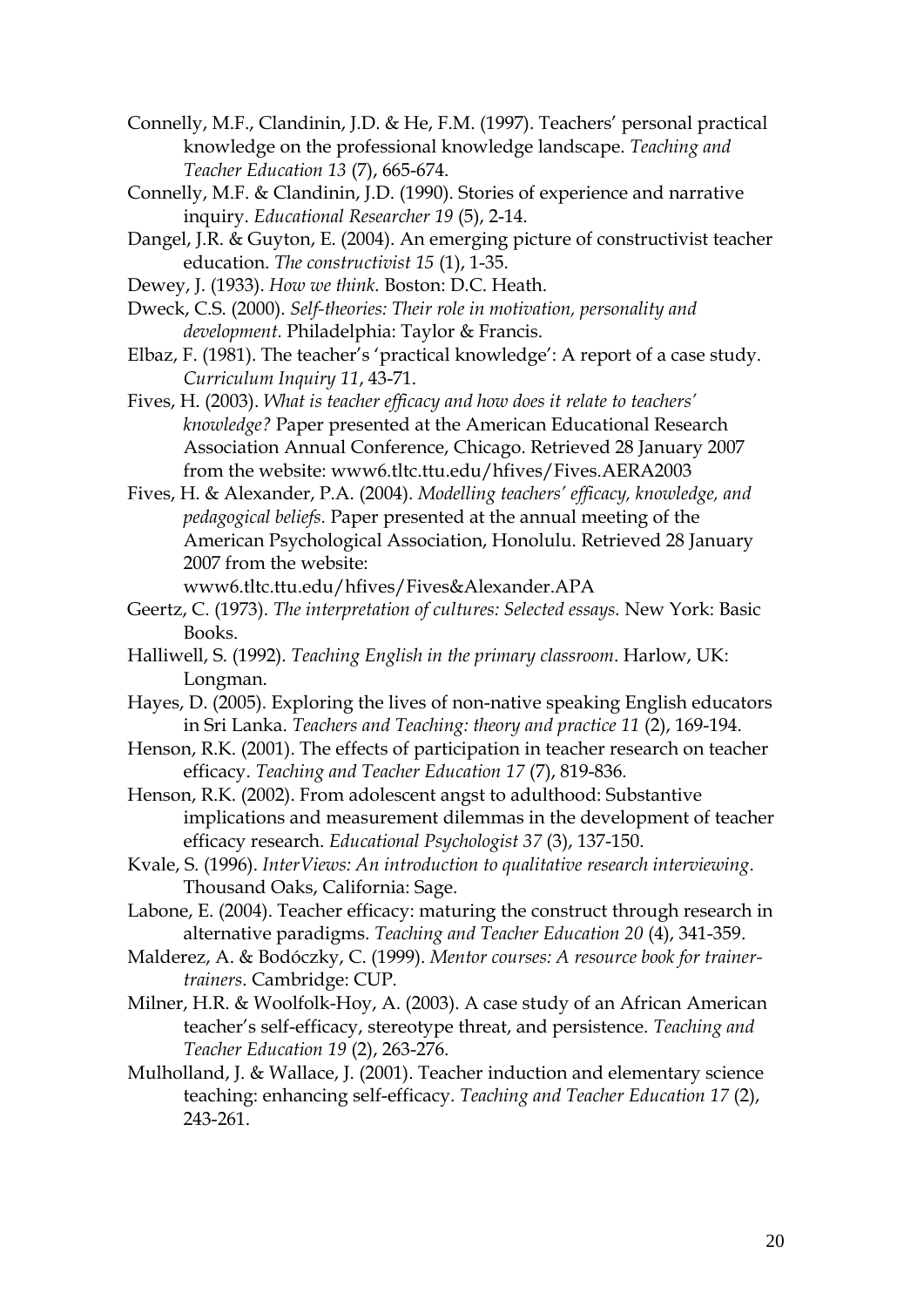Pajares, F.M. (1997). Current directions in self-efficacy research. In M. Maehr and P.R. Pintrich (Eds.), *Advances in motivation and achievement 10*, 1-49. Greenwich: JAI.

Richards, J.C. (2005). *Communicative language teaching today.* Cambridge: CUP.

- Rushton, S.P. (2004). Using narrative enquiry to understand a student-teacher's practical knowledge while teaching in an inner-city school. *The Urban Review 36* (1), 61-79.
- Silverman, D. (2000). *Doing qualitative research.* London: Sage.
- Stake, R.E. (1995). *The art of case study research*. Thousand Oaks, California: Sage.
- Tschannen-Moran, M. & Johnson, D. (2010). Exploring literacy teachers' selfefficacy beliefs: Potential sources at play. *Teaching and Teacher Education*  doi:10.10.16/j.tate2010.12005
- Tschannen-Moran, M. & Woolfolk-Hoy, A. (2007). The differential antecedents of self-efficacy beliefs of novice and experienced teachers. *Teaching and Teacher Education 23* (6), 944-956.
- Tschannen-Moran, M., Woolfolk-Hoy, A. & Hoy, W.K. (1998). Teacher efficacy: Its meaning and measure. *Review of Educational Research 68,* 202-248.
- Ur, P. (1996). *A course in language teaching*. Cambridge: CUP.
- Wedell, M. (2008). Developing a capacity to make "English for Everyone" worthwhile: Reconsidering outcomes and how to start achieving them. *International Journal of Educational Development 28* (6), 628-639.
- Wheatley, K.F. (2002). The potential benefits of teacher efficacy doubts for educational reform. *Teaching and Teacher Education 18* (1), 5-22*.*
- Wheatley, K.F. (2005). The case for reconceptualizing teacher efficacy research. *Teaching and Teacher Education 21* (7), 747-766*.*
- Wideen, M., Mayer-Smith, J. & Moon, B. (1998). A critical analysis of the research on learning to teach: Making the case for an ecological perspective on inquiry. *Review of Educational Research 68* (2), 130-178.
- Wyatt, M. (2008). Growth in practical knowledge and teachers' self-efficacy during an in-service BA (TESOL) Programme. *Unpublished PhD dissertation, School of Education, University of Leeds, UK*.
- Wyatt, M. (2009). Practical knowledge growth in communicative language teaching. *TESL-EJ*, *13* (2), 1-23.
- Wyatt, M. (2010a). An English teacher's developing self-efficacy beliefs in using groupwork. *System*, *38* (4), 603-613.
- Wyatt, M. (2010b). Teachers researching their own practice. *ELT Journal.* Advance Access first published online December 27, 2010. doi:10.1093/elt/ccq074
- Wyatt, M. (2010c). One teacher's development as a reflective practitioner. *Asian EFL Journal*, *12* (2), 235-261.
- Wyatt, M. (2011). Becoming a do-it-yourself designer of English language teaching materials. *Forum: Qualitative Social Research 12* (1), Art 33, 1-38.
- Wyatt, M. & Borg, S. (2011). Development in the practical knowledge of language teachers: A comparative study of three teachers designing and using communicative tasks on an in-service BA TESOL programme in the Middle East. *Innovation in Language Learning and Teaching.* Advance